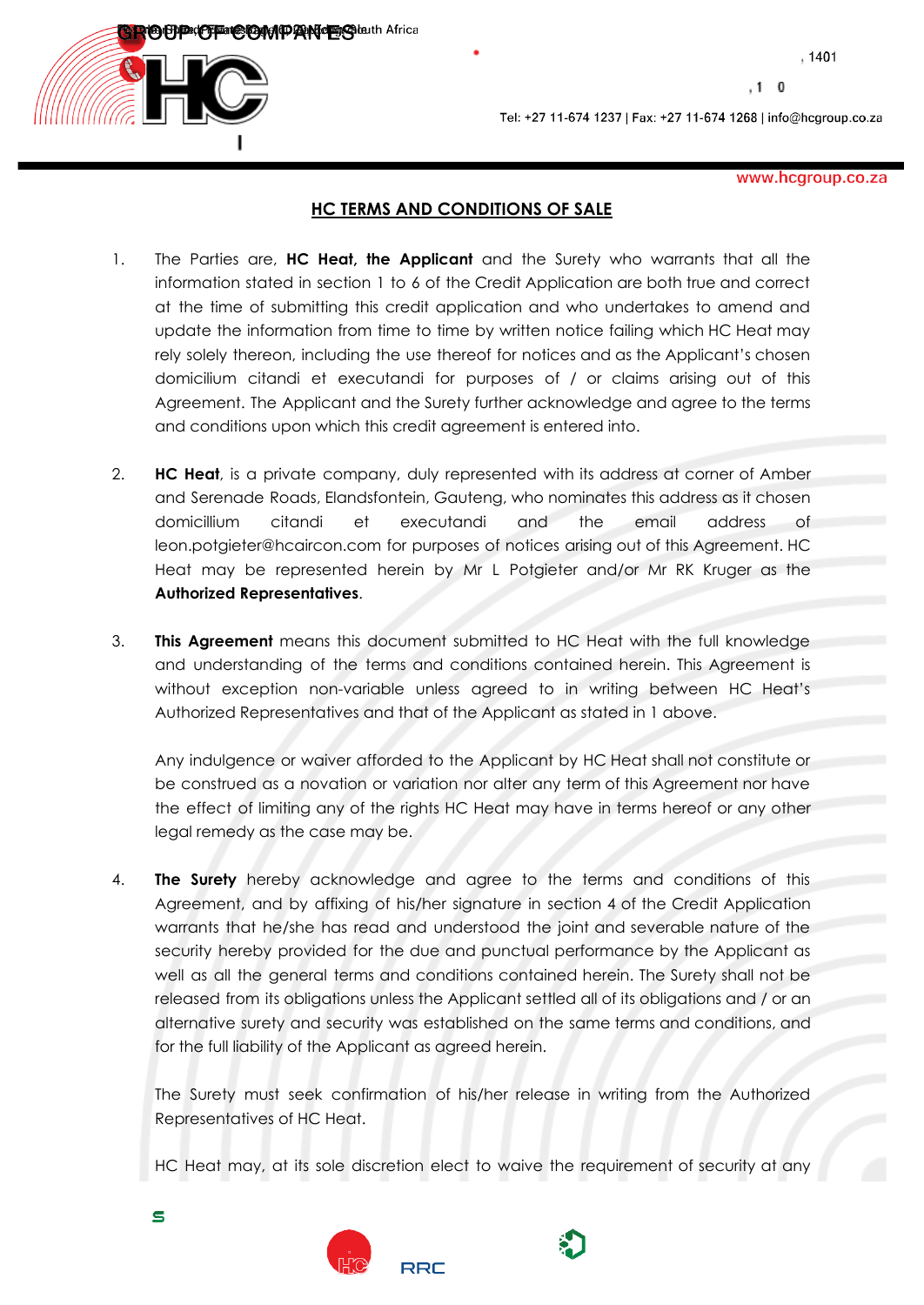

time or, if initially waived, at a later stage deem it necessary to obtain security as envisaged in section 4 of the Credit Application and 4 herein. HC may suspend all further credit until such security is confirmed.

5. **HC Heat** hereby grants the Applicant a **credit facility** strictly governed by the number calendar days as agreed in section 5 of the Credit Application. The days shall be



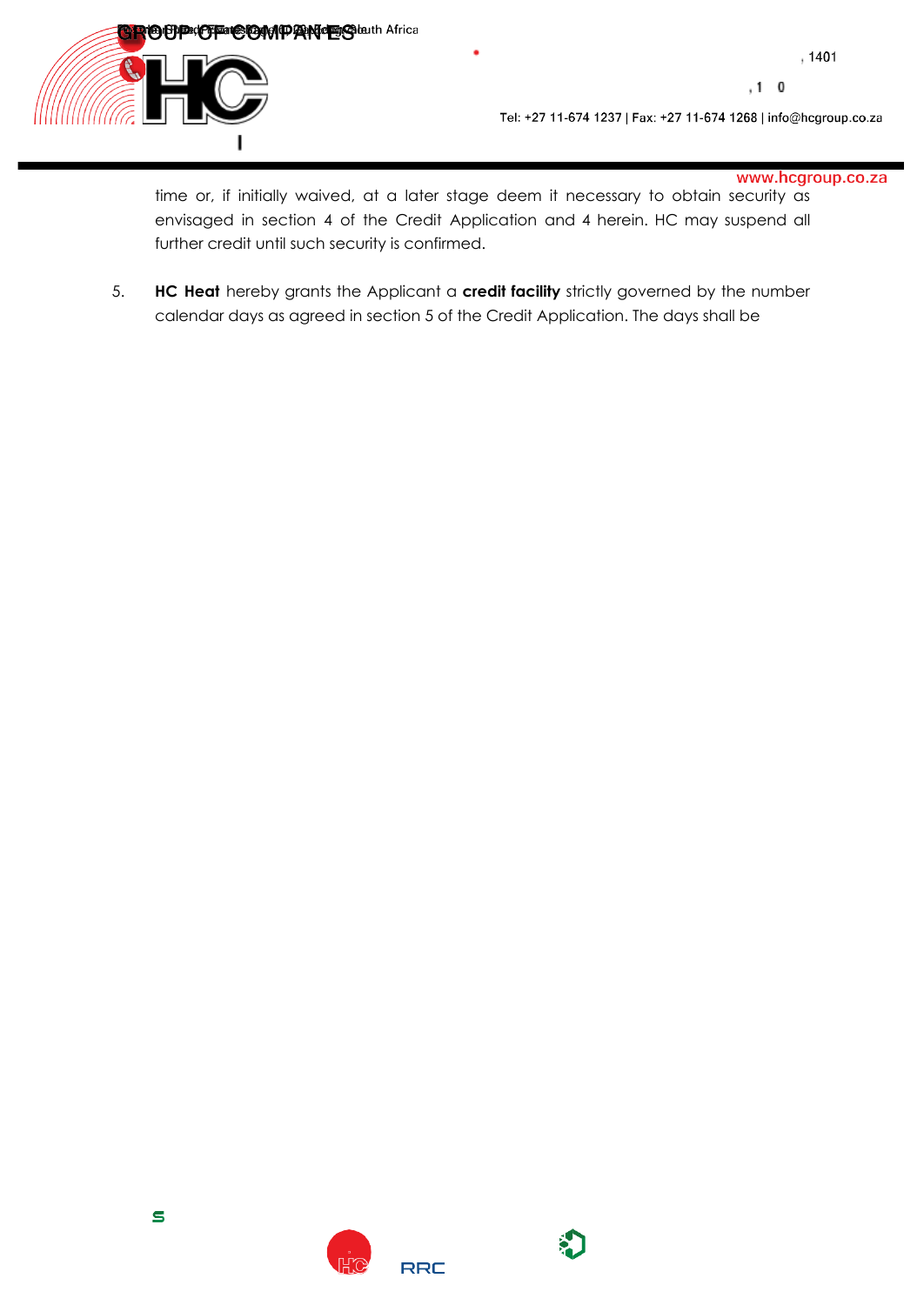

Tel: +27 11-674 1237 | Fax: +27 11-674 1268 | info@hcgroup.co.za

www.hcgroup.co.za

, 1401

 $.1 \quad 0$ 

calculated on normal calendar days and the calculation thereof shall include Saturdays, Sundays, public and religious holidays.

The credit limit shall at no times exceed the agreed limit as offered and accepted in section 5 of the Credit Application however always subject to 3, 4, 7.11 and in HC Heat sole discretion.

### **6. Quote and Placement of Orders**

- 6.1 Upon enquiry by the Applicant HC Heat shall issue a written quote.
- 6.2 The Applicant shall provide all the information and specifications required. The quote by HC Heat shall remain open for acceptance by the Applicant to whom it is addressed for a period of 14 (fourteen) days from the date as reflected thereon.

The Applicant's written acceptance of the quote must be received by HC Heat within such 14 (fourteen) day period. The quote shall only be deemed to have been accepted if it is accompanied by a Purchase Order number failing which it shall be deemed to have lapsed. No order shall be processed without a valid Purchase Order Number.

HC Heat shall record the details of the order in a Customer Order Acknowledgment "COA".

# 6.3 **Illustrations, Diagrams, Sketches or Drawings**

The specifications and details as contained on the COA shall be instructive and the only operative document to be agreed or relied upon between the Parties applicable to each order and delivery.

### 6.4 **Specifications**

Should the Applicant instruct HC Heat to supply goods in accordance with specifications, measurements or other instructions, HC Heat shall not be liable for any loss, delays, or damages by the Applicant, or any third party supplied by the Applicant as a result of any error, discrepancy or defect in the specifications, measurements or other instruction.

### 6.5 **Substitution**

Should circumstance, beyond the reasonable control of the HC Heat cause any material or goods specified in the quote unavailable or otherwise required to complete the order, HC Heat may, with the notice to the Applicant, which approvals shall not unreasonably be withheld, substitute for such material or goods a suitable equivalent.





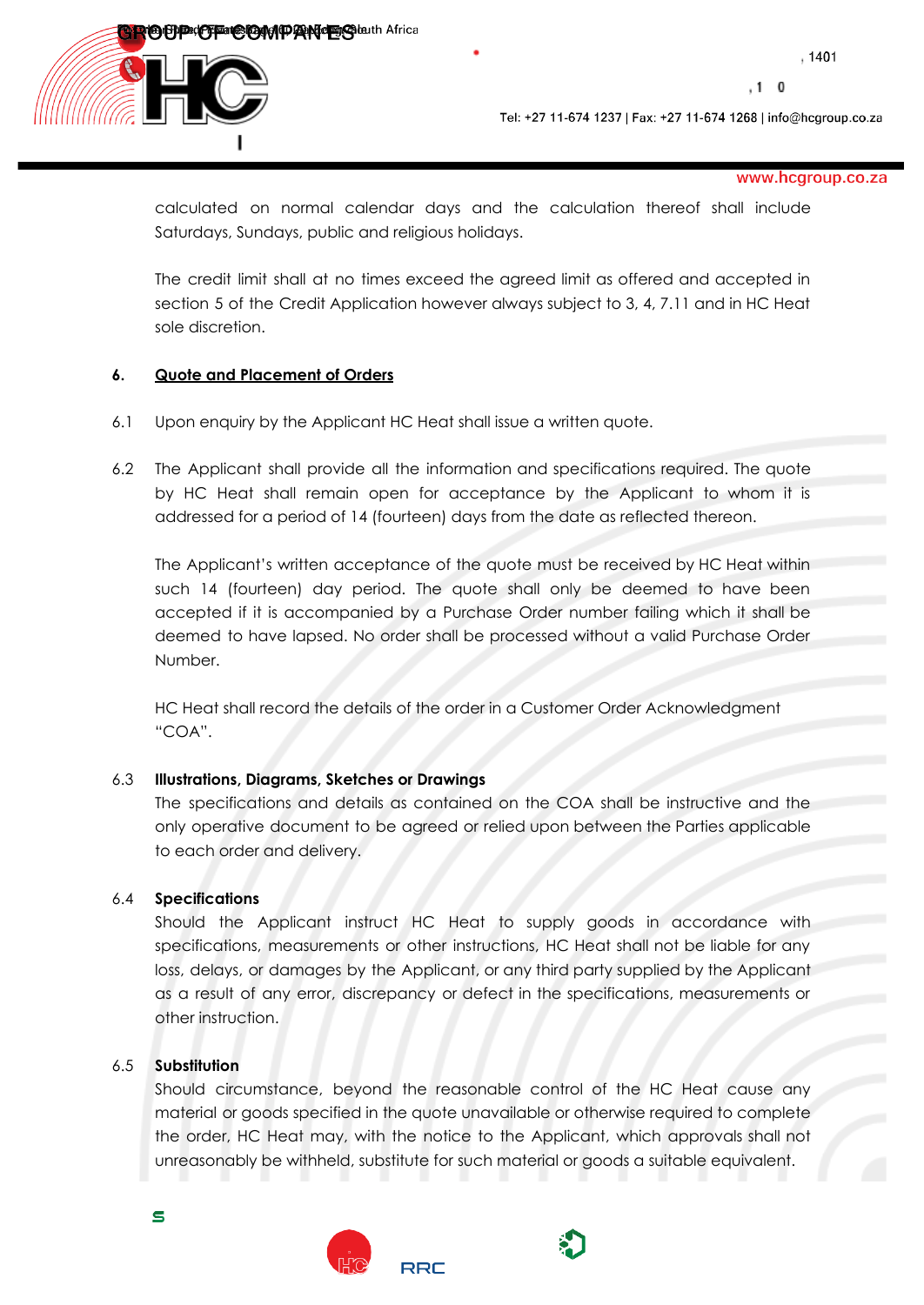

The substituted goods or components shall bear the same warranty as the goods originally specified by HC Heat.

In the event that the Applicant refuse substitution the date of delivery shall be extended having regard to the availability of the goods and or components insisted on by the Applicant and shall not constitute a breach of 7.3 below on the part of HC Heat.



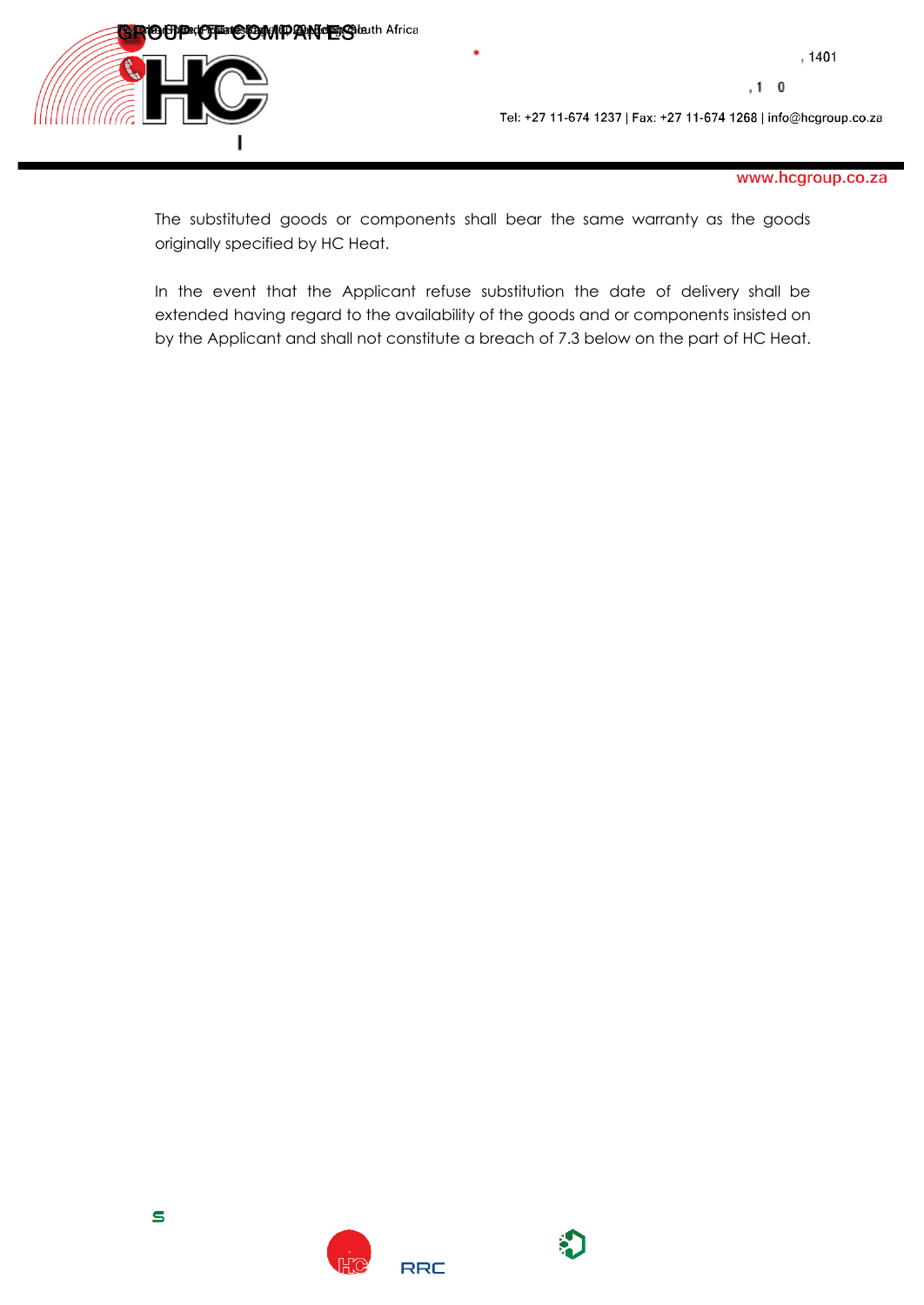**@@@@@@@@@@@@@@**@@@@@uth Africa



Tel: +27 11-674 1237 | Fax: +27 11-674 1268 | info@hcgroup.co.za

www.hcgroup.co.za

# **7. Deliveries**

Unless otherwise agreed in writing all orders are accepted on the basis of Ex Works "EXW" meaning that means that the HC Heat fulfils its obligation to deliver when it has made the goods available at its premises (i.e., **works, factory**, warehouse, etc) to the Applicant. The Applicant bears all costs and risks involved in taking the goods from the HC Heat's premises to the desired destination

# 7.1 **Place of Delivery**

If not arranged and agreed otherwise in writing, HC Heat shall effect delivery to the Applicant at the corner of Amber & Serenade Roads, Elandsfontein, Gauteng.

# 7.2 **Date of Delivery**

The estimated date of delivery shall be indicated on the COA issued HC Heat. The date thereon is the best possible estimate, disregarding any unforeseen circumstance or events outside the control of HC Heat in their estimation of the time required for production and assembly.

7.3 **Delivery within reasonable time**. Any delivery within reasonable limits of the estimated date shall not constitute a breach by HC Heat. For avoidance of doubt, payment shall remain due upon the agreed payment terms from statement date.

# 7.4 **Deliveries by Instalment**

Where an order is placed to be delivered in sequence or instalments the dates of delivery shall be agreed and recorded in the COA. The date of delivery of each order shall govern the calculation of the day upon which payment becomes due. HC Heat may invoice the Applicant for each instalment separately and obtain payment therefor. Should all or any of the payments, based on the instalment or sequence delivery remain unpaid, HC Heat may elect to cease all production on further deliveries and/or retain such further completed orders until all overdue payments are settled. In such circumstance the dates of delivery in 7.2 and 7.3 shall be adjusted with the number of days that payment is overdue on prior orders.

# 7.4.1 Notice of Delivery

HC Heat shall notify the Applicant 1 day in advance of the delivery date and the parties shall confirm all arrangements specific to the delivery. Should delivery in terms hereof become impossible or delayed due to unforeseen or circumstance outside the reasonable control of HC Heat, it shall not constitute breach or failure to deliver on the part of HC Heat.

# 7.4.2 Failure to Take Delivery

 $\mathbf{s}$ 

Should the Applicant fail to take delivery despite the notice in 7.4.1 above, the



**RRC** 

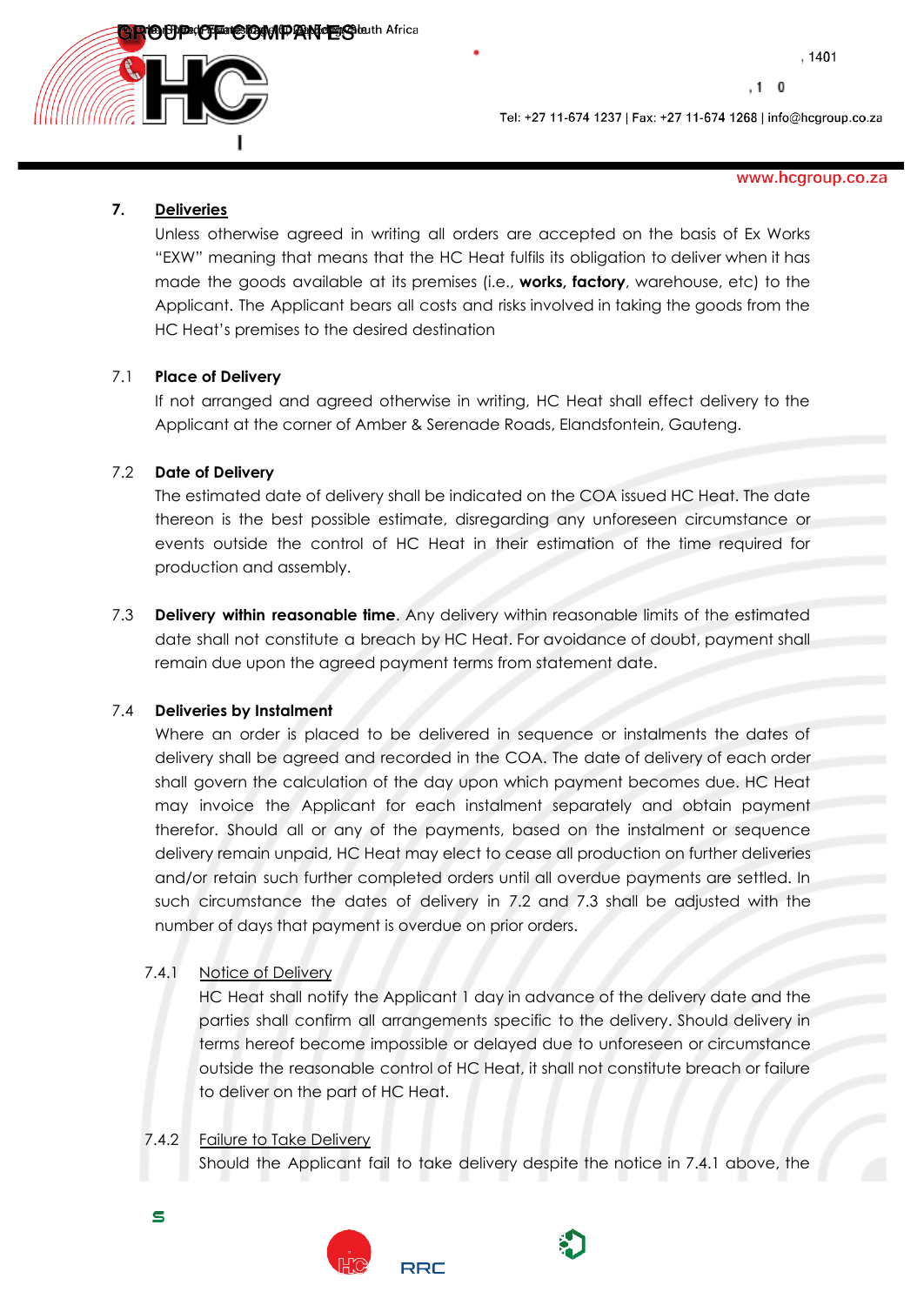**@@BIPExOFFE#@@QQQQP@@@@@@@EQG@@ED{\Africa** 



Tel: +27 11-674 1237 | Fax: +27 11-674 1268 | info@hcgroup.co.za

### www.hcgroup.co.za

, 1401

 $, 1 \quad 0$ 

Applicant shall be liable for all demurrage costs incurred by HC Heat in delivering the goods to the Applicant, including, but not limited to, the cost resulting from the Applicant's inability to offload the goods, storage and all related expenses incurred by HC Heat. Such expenses shall be settled prior to the Applicant taking subsequent delivery of the order. Should it become impossible, or delivery must be delayed such notice must be given to HC Heat no less than 24 hours before the date of delivery.



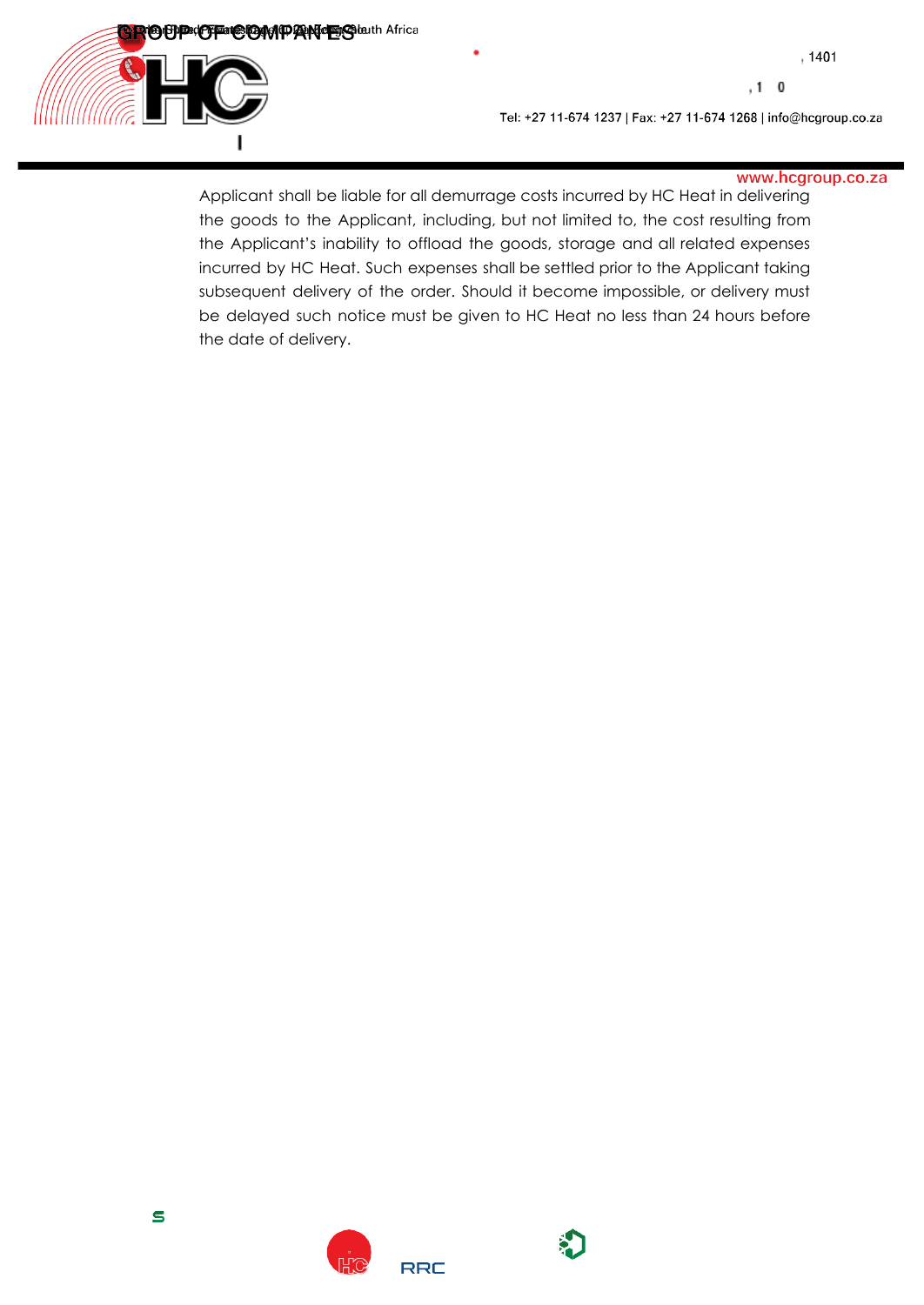

Tel: +27 11-674 1237 | Fax: +27 11-674 1268 | info@hcgroup.co.za

www.hcgroup.co.za

, 1401

 $.1 \quad 0$ 

# 7.5 **Inspection by Applicant**

The Applicant shall inspect the goods as soon as possible upon delivery and at the premises of HC Heat. Regardless if the Applicant collects itself or makes use of a third party logistical service provider, the Applicant remains responsible for checking the order against the COA.

Once delivery was signed off, the Applicant shall have no claim against HC Heat for any discrepancy in quantity or condition of the goods. Should the Applicant wish to arrange for a virtual/electronic or other means of presence upon delivery, HC shall facilitate and agree thereto.

The Applicant warrants such inspection, specifications, number, and the condition of the goods against the order about to be taken delivery off subject to 7.7 below. Subject to 7.9, 7.10 and 7.11 below the Applicant may return goods all or any of the goods delivered but not in accordance with the order in regard to conditions or specification alternatively refuse to take delivery.

The defective order/delivery and all specifications, conditions and other relevant details shall be recorded in writing by the Applicant. HC Heat shall not be liable for any claim in respect of shortage of quantity or patent unless written notice of such claim is received by the Seller within 3 (three) days after the Applicant took delivery. Upon expiration of 3 days, the Applicant is deemed to waive any return or claim in respect of defects at delivery.

### 7.6 **Offloading**

Where HC Heat effects delivery other than at its own premises the delivery shall be effected by the employees and/or contractors of the Applicant. Delivery shall be deemed to done before offloading. Offloading shall be for and at the Applicant's sole risk. Should HC Heat's employees and or contractors assist in the offloading, which assistance shall be in HC Heat's sole discretion, all injury or damage of whatsoever nature caused as a result of or during the offloading, shall remain the sole risk of the Applicant. Any deviation from EXW shall be recorded in the COA and be:

FCS =Free Carrier CPT =Carriage Paid To CIP =Carriage and Insurance Paid DPU = Delivery at Place Unloaded DDP= Delivery Duty Paid FAS =Free Alongside Ship FOB =Free on Board CFF =Cost and Freight CIF =Cost Insurance Freight





**RRC** 

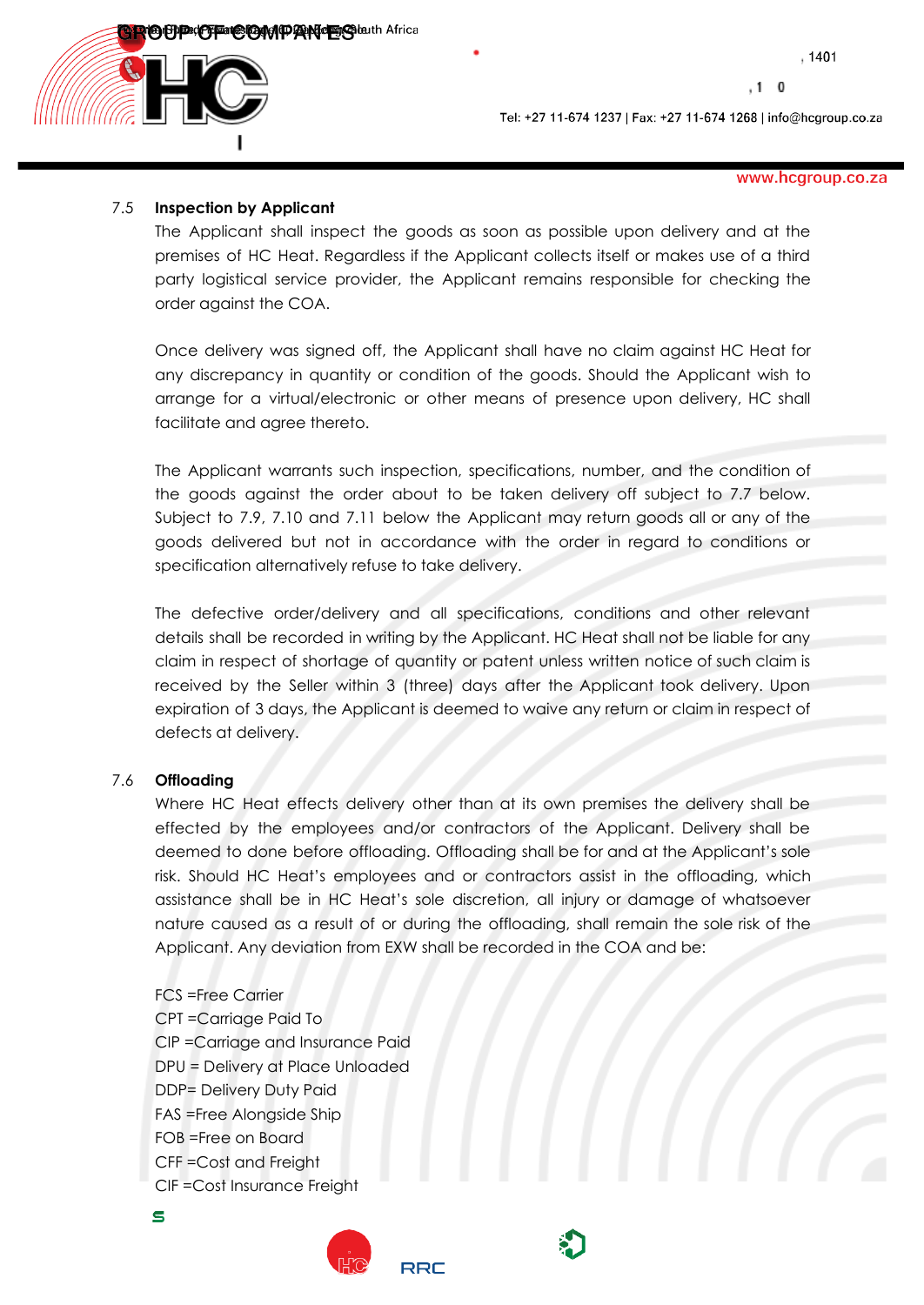

All the above attracting the general and accepted commercial and practical application from time-to-time, at the time of acceptance of the quote.



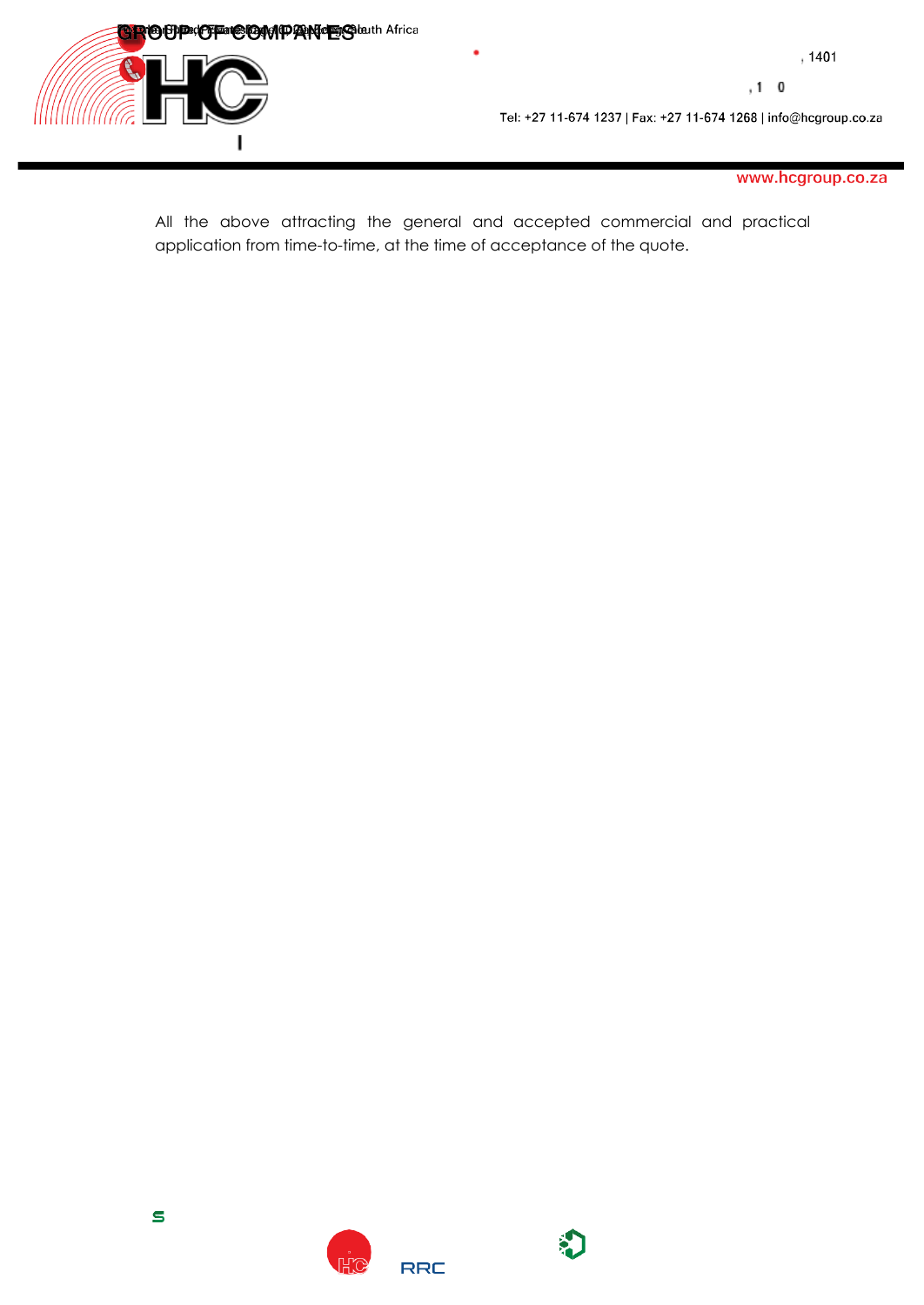

Tel: +27 11-674 1237 | Fax: +27 11-674 1268 | info@hcgroup.co.za

www.hcgroup.co.za

, 1401

 $.1 \quad 0$ 

# 7.7 **Storage**

Should the Applicant fail to take delivery of any goods in terms of the contract, without prejudice to any other rights, HC Heat shall be entitled at the Applicant's expense to store the goods on the Applicant's behalf, and the Applicant shall on demand be liable to pay HC Heat the reasonable costs incurred for such storage.

Should the Applicant fail to notify HC Heat of such failure and in terms of 7.4.2 upon arrival, delivery shall have been effected in terms of 7 HC Heat is not obligated to arrange or procure such storage and may do so in its sole discretion.

### 7.8 **Price and Value Added Tax ("VAT")**

HC Heat is a registered VAT vendor with registration number 4030195855. All prices quoted shall be excluding VAT. HC Heat shall add VAT over and above the quoted price. VAT shall be payable by the Applicant on all deposits and/or invoices and deliveries in terms of 7.8.

### 7.8.1 Payment

HC Heat shall determine the Payment Terms at Application stage. The Terms shall be granted in HC Heat's sole and reviewable discretion. Payment terms for purposes of this agreement includes: purchase orders, acceptable guarantees, upfront payments, C.O.D or any other terms as may be agreed. Regardless of the payment terms, **the standard terms of trade, delivery, orders, specifications, warranties, delivery, breach, and all other terms remains absolutely and irrevocably standard and non-variable.**

All Terms shall be calculated as calendar days. Payment shall become due within the number of days as indicated in section 5 of the Credit Application.

Due date shall be calculated from the date of Statement.

**RRC** 

- 7.8.2 Non-Payment on due date shall prima facie constitute a breach of this Agreement. Interest shall be charged on all overdue amounts without prejudice to any other rights HC Heats have in terms of this Agreement or generally in law. Interest shall be calculated on the prime lending rate (as announced from timeto-time) plus 3% (three) percent per annum. Any additional charges in terms of this Agreement shall also bear interest if applicable.
- 7.8.3 Payment Arrangements granted to the Applicant having the effect of extending any Payment Term shall be made and confirmed at the time of placing the order and strictly in terms of 3.

HC Heat may consider and agree thereto in its sole discretion. If agreed, it shall



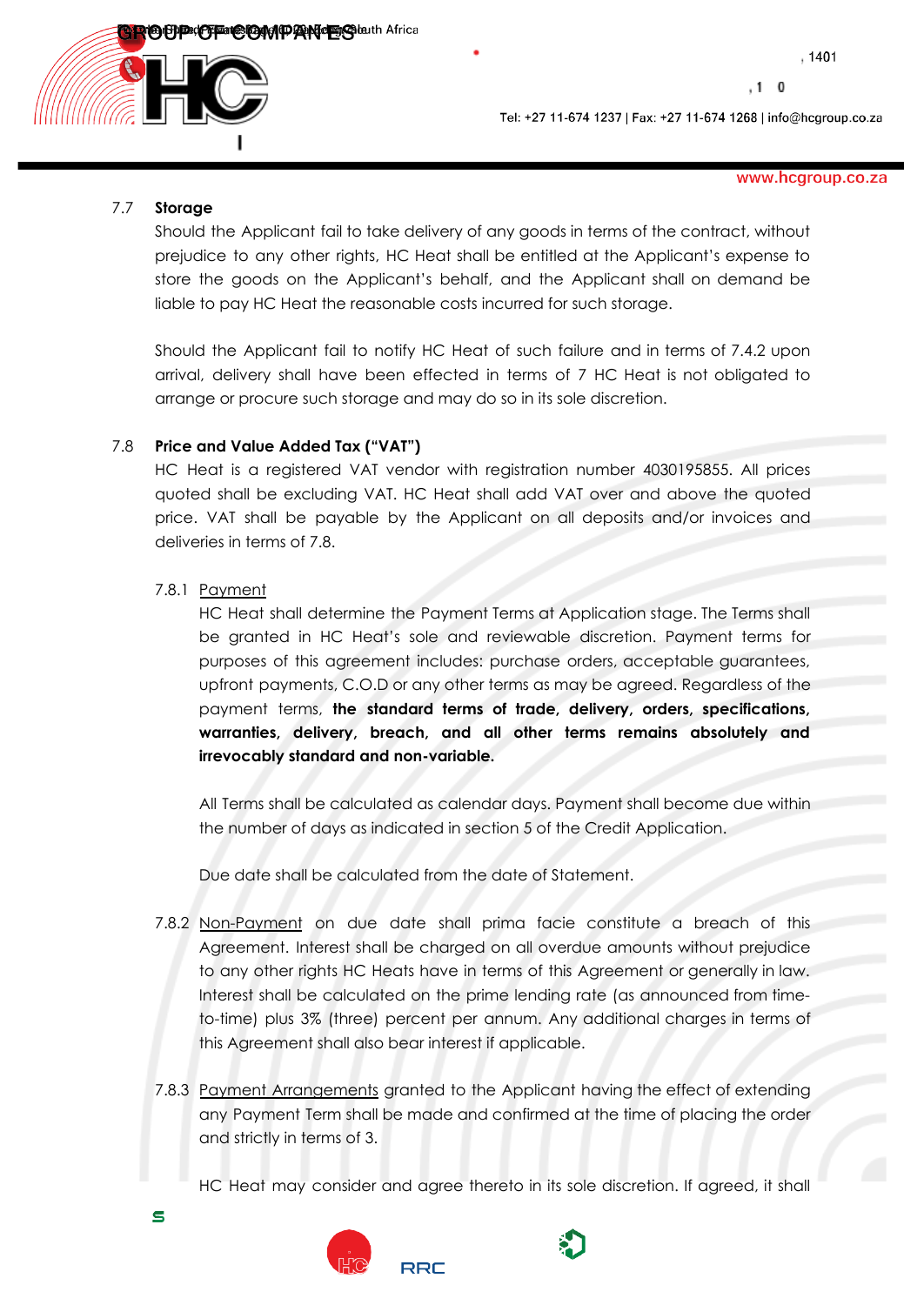

not constitute an ongoing arrangement nor have the effect of relaxing, altering, or novating the terms hereof. It shall be regarded as a "once-off" arrangement. HC Heat may request security.



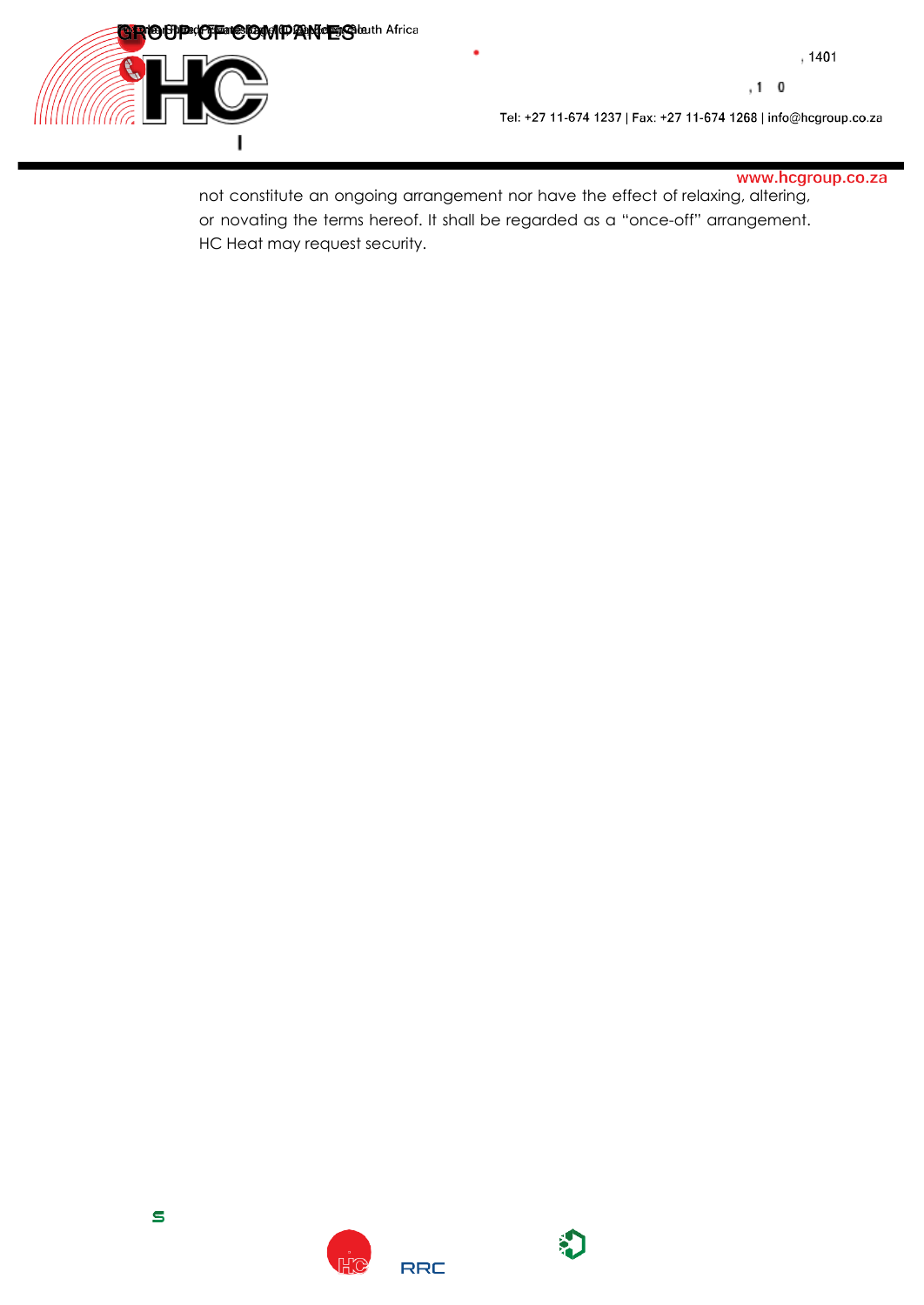

Tel: +27 11-674 1237 | Fax: +27 11-674 1268 | info@hcgroup.co.za

#### www.hcgroup.co.za

, 1401

 $, 1 \quad 0$ 

7.9 **Ownership** of goods shall remain vested in HC Heat until the full price plus VAT, and if applicable additional charges as incurred in respect of such order has been paid in full.

# 7.9.1 Severability of Goods Under Ownership

The Applicant agrees for purposes of this credit agreement that all goods shall be deemed to remain movable and severable property notwithstanding that they have been fixed to movable or immovable property owned by the Applicant or by any third party whatsoever. This shall not apply if the goods form part or are affixed to a prior order as part of an order delivered by instalment in which case it shall be deemed as part of the complete order.

### 7.9.2 Severability from Immovable Property and Leased Premises

The provisions in 7.10.1 is not applicable to immovable property of which it shall remain severable save for instances where the immovable property forms part of the security provided by the Applicant or Surety in terms of this Agreement. Should the Applicant install such goods at a leased premises, the goods shall not form part of the Landlord's retention and the obligation to inform the landlord vests in the Applicant. Should HC Heat suspect that the landlord was not notified, HC Heat may inform the landlord or the manager of the premises.

### 7.10 **Warranties**

Warranties by HC Heat is not transferable. HC Heat warrants that the goods will perform in accordance with the performance figures and data specified in the COA and spec sheets provided that they are correctly installed and operated within the recommended limits of the manufacture's design and performance figures and subject to;

7.10.1 The warranty period in respect of any goods shall be 12 (twelve) months from the date of delivery.

Goods which are fitted with a refrigeration compressor will be covered by this warranty only when commissioned by HC Heat or a contractor pre-approved by HC Heat.

Any defect, replacement, or repairs after expiration of the warranty period shall be done on normal purchase order to HC Heat.

7.10.2 No warranty claim shall exceed original cost of equipment. Repair or replacement by HC Heat shall be free of charge to the Applicant on all goods which become defective during the warranty period as a result of defects in



**RRC** 

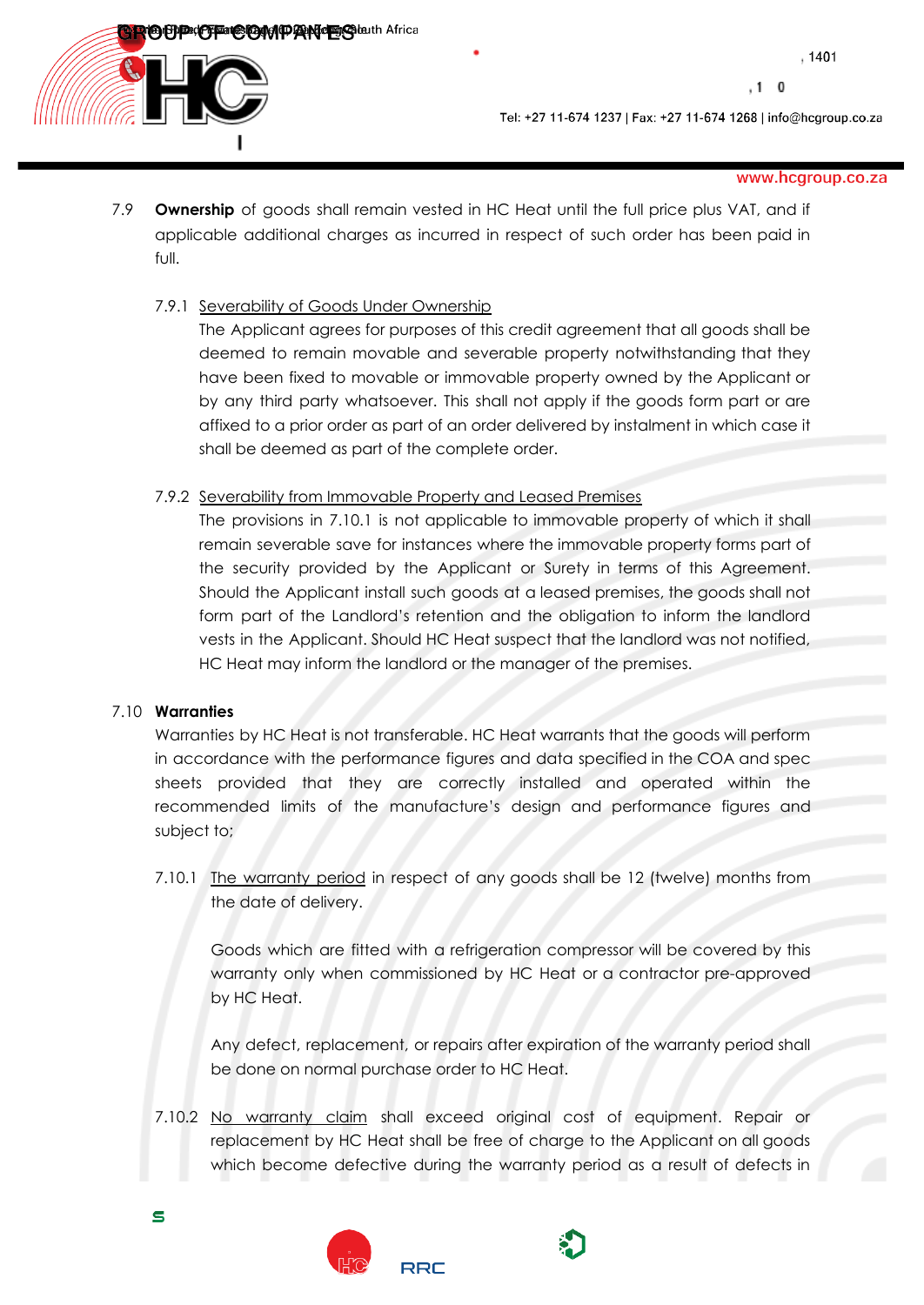

design, materials or workmanship provided, however, that-

7.10.3 Notice, Inspection of Alleged Defects and Return

The Applicant shall notify HC Heat in writing on or before the warranty expiration date, on condition and upon notice return all allegedly defective goods to the Premises of HC Heat, carriage paid.



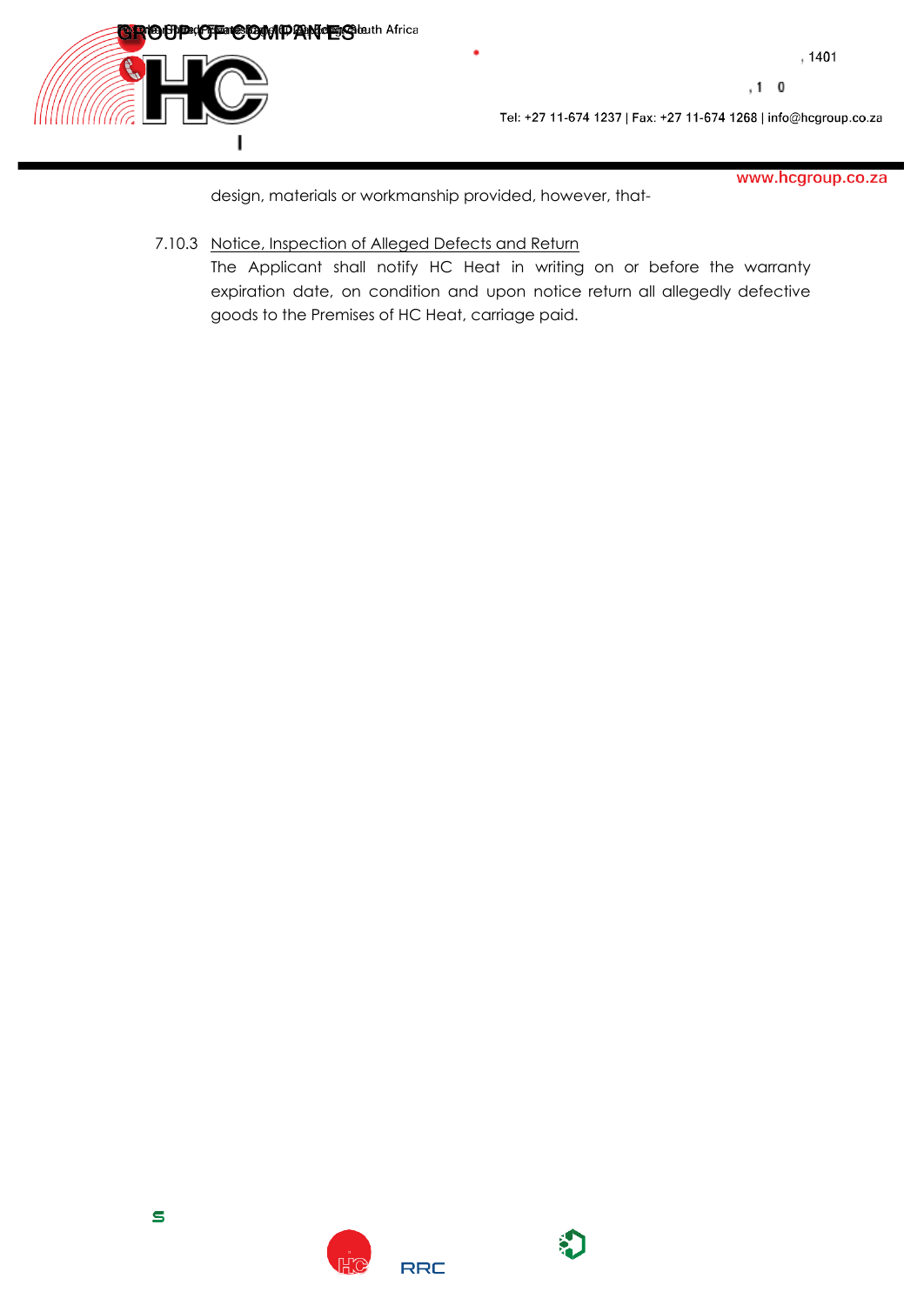**@@@@@@@@@@@@@@**@@@@@uth Africa



Tel: +27 11-674 1237 | Fax: +27 11-674 1268 | info@hcgroup.co.za

#### www.hcgroup.co.za

If for practical or commercial reasons, HC Heat may elect to inspect and investigate the alleged defect at the premises it is installed at upon the time of it being reported defective.

HC Heat shall not be liable for costs incurred in dismissing, refusing or fitting replacement parts or for any independent inspection replacement or repairs undertaken or commissioned by the Applicant.

### 7.10.4 Repairs and replacements by HC Heat

Until liability under this warranty has been established, any replacement, component or associated services provided by HC Heat against the official order of the Applicant. Repairs and replacement in terms of his warranty shall be effected within a reasonable period of time relative to the particular circumstances, availability of parts, components and contractors, however HC Heat shall communicate such time frames and contingencies to the Applicant.

HC Heat shall be entitled to retain any defective goods which it replaces as its exclusive property and the Applicant shall not be entitled to any compensation in respect thereof.

#### 7.10.5 Voidable Warranty

HC Heat shall not be obligated under this warranty nor liable for damages if repairs, replacement, or modifications were done to any goods other than by its own employees. In the case of contractors, HC Heat must send him/her specifically for purposes of a warranty claim.

The warranty shall further not apply if any goods are operated with any equipment or components incompatible with the goods supplied, or the goods are not operated or maintained in accordance with the instructions or the manufacturer's guidelines.

HC Heat's liability under this warranty shall not extend to consequential damages, corrosion, deterioration, or any defect caused by normal wear and tear, neglect or misuse.

7.10.6 Defects and repairs on instalment deliveries. In circumstance of a defect in specification or number an order or part thereof, the Applicant shall not be entitled to withhold or off-set payment on future or uncompleted orders.

#### 7.11 **Breach**

Any failure by the Applicant to pay the full price plus VAT on or before the Payment Terms expire shall constitute a breach of this Agreement.

**RRC** 

S

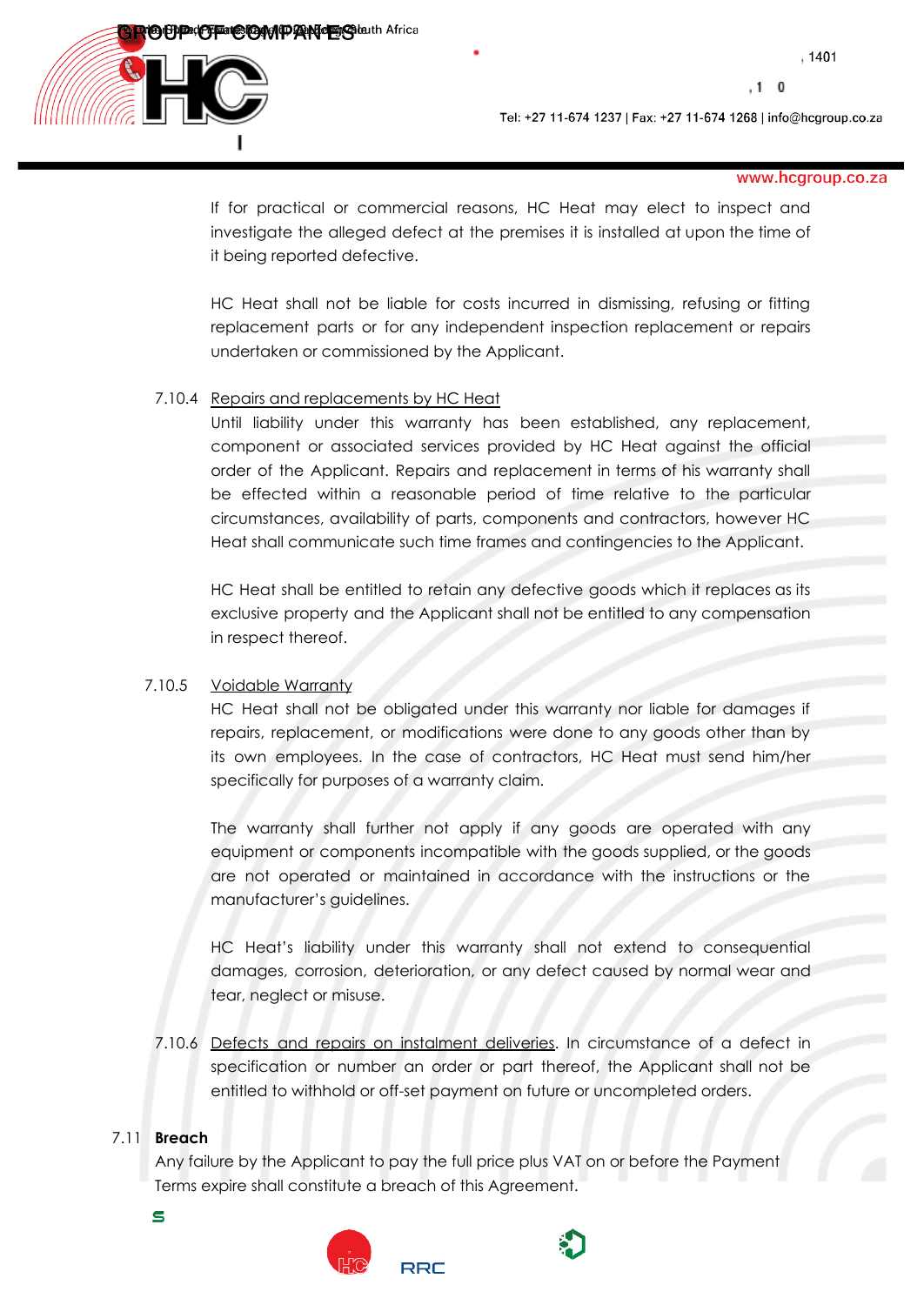

In such circumstance HC Heat shall give 5 (five) days' notice to rectify the breach failing which:

7.11.1 Interest shall be charged until the date of payment.



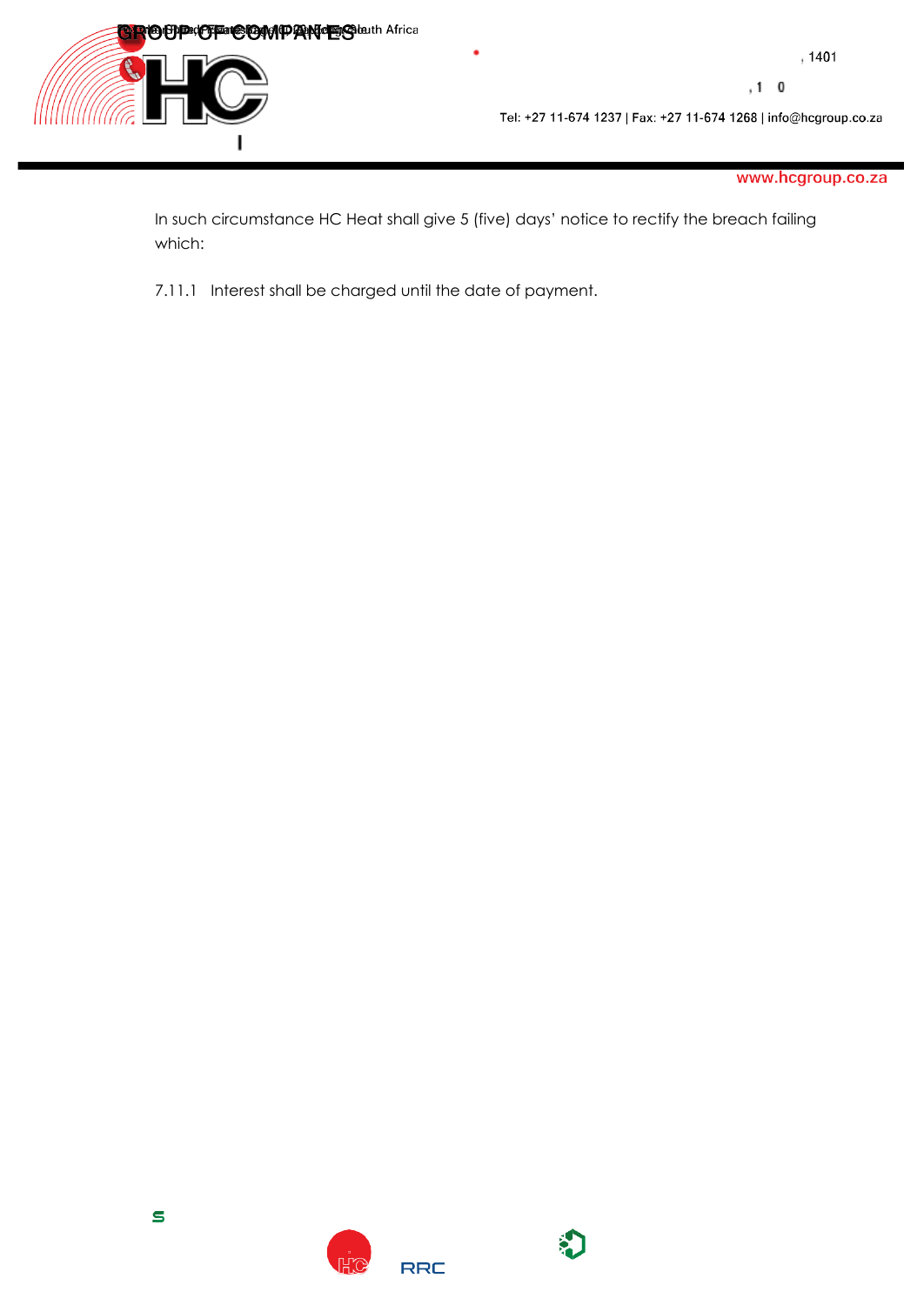

Tel: +27 11-674 1237 | Fax: +27 11-674 1268 | info@hcgroup.co.za

#### www.hcgroup.co.za

, 1401

 $, 1 \quad 0$ 

- 7.11.2 HC Heat may notify the Surety of the Applicant's failure and demand payment on the Applicants behalf in accordance with the Suretyships provisioned in section 4 of the Credit Application. HC Heat shall not be obligated to exhaust all legal remedies against the Applicant before demanding payment from the Surety.
- 7.11.3 HC Heat may proceed to institute legal action to enforce any of the rights in terms of this Agreement or in general. The Applicant shall be liable for the cost on an attorney-own client scale (including collection commission) in addition to any overdue amounts and interest and shall have no recourse or claim against HC Heat for any commercial damages that may arise from delayed delivery as a result of non-payments and / or reputational damage as a result of the overdue payment and HC Heat's election to enforce any of its rights in term of this Agreement.
- 7.11.4 HC Heat may cease production or withhold delivery of further and/or uncompleted orders, insist that a 50% deposit be paid on all new and uncompleted orders and further refuse delivery unless the full price plus VAT was paid. In such circumstance the Applicant may inspect the goods to verify that it is indeed completed.
- 7.11.5 HC Heat may elect to collect any goods already delivered of which the ownership still vests in HC Heat in terms of 7.9 above.
- 7.11.6 The parties may propose, negotiate, and agree any acceptable terms upon which the indebtedness may be settled.

### 7.11.7 Breach in General

Any Party shall be entitled to cancel the contract or any uncompleted part thereof without prejudice to any other rights which it may have in law or in terms hereof by written notice, should the other;

- a) be provisionally or finally sequestrated, wound up or placed in business rescue, if a partnership being terminated;
- b) compromise or attempt to compromise generally with its creditors;
- c) commit any breach of any of the terms or conditions of the contract and fail to remedy such breach within 10 (ten) days of receipt of a notice calling upon it to do so.
- 7.11.8 Upon termination of the contract for any of the above reasons all amounts then owed by the Applicant to the HC Heat in terms of this Agreement shall become

**RRC** 





S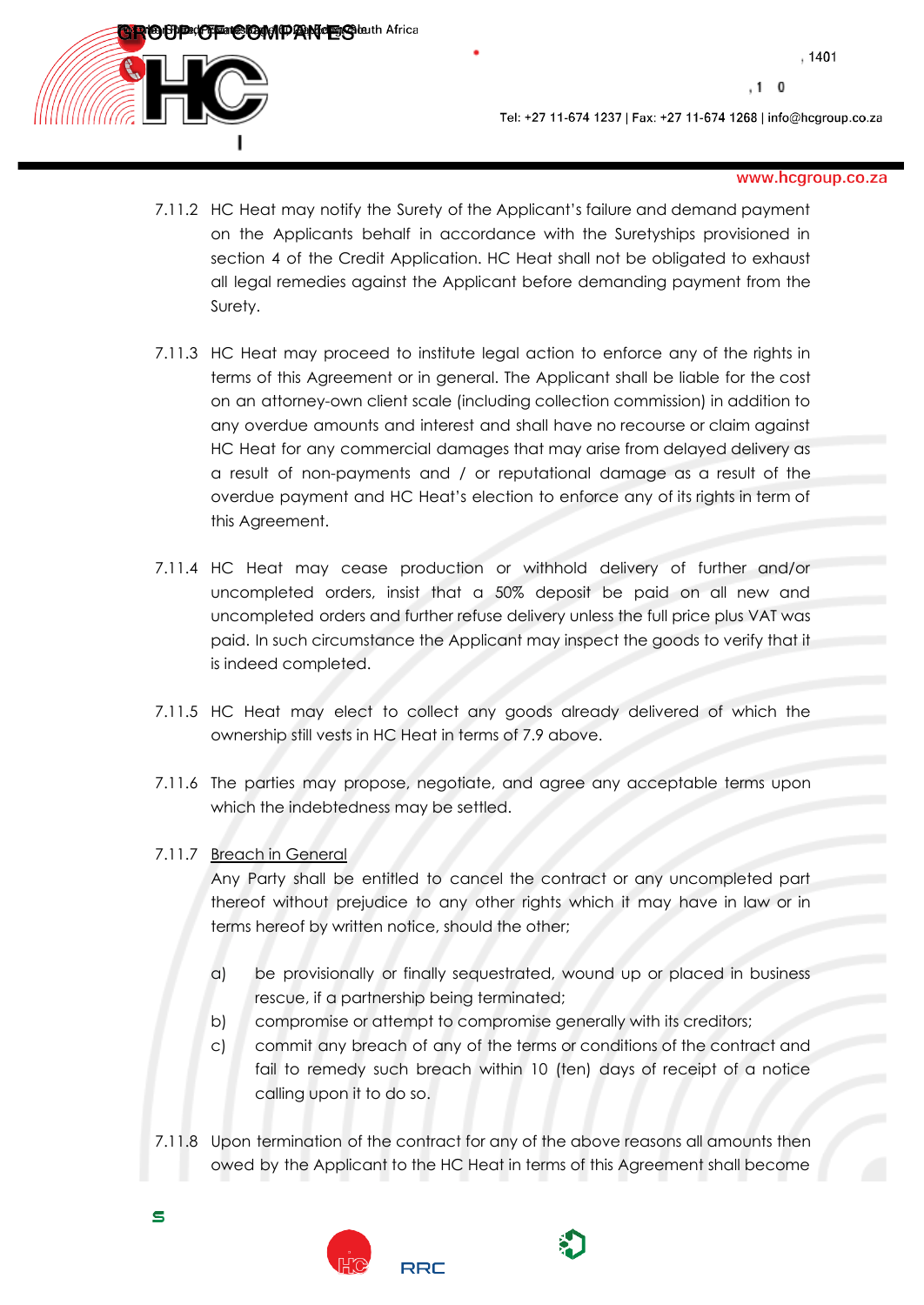

due and payable immediately.

7.11.9 If all or any portion of the contract is cancelled by the Applicant without default on the part of HC Heat or without written notice, the Applicant shall be liable to the HC Heat for cancellation charges including but not limited to incurred costs and damages.



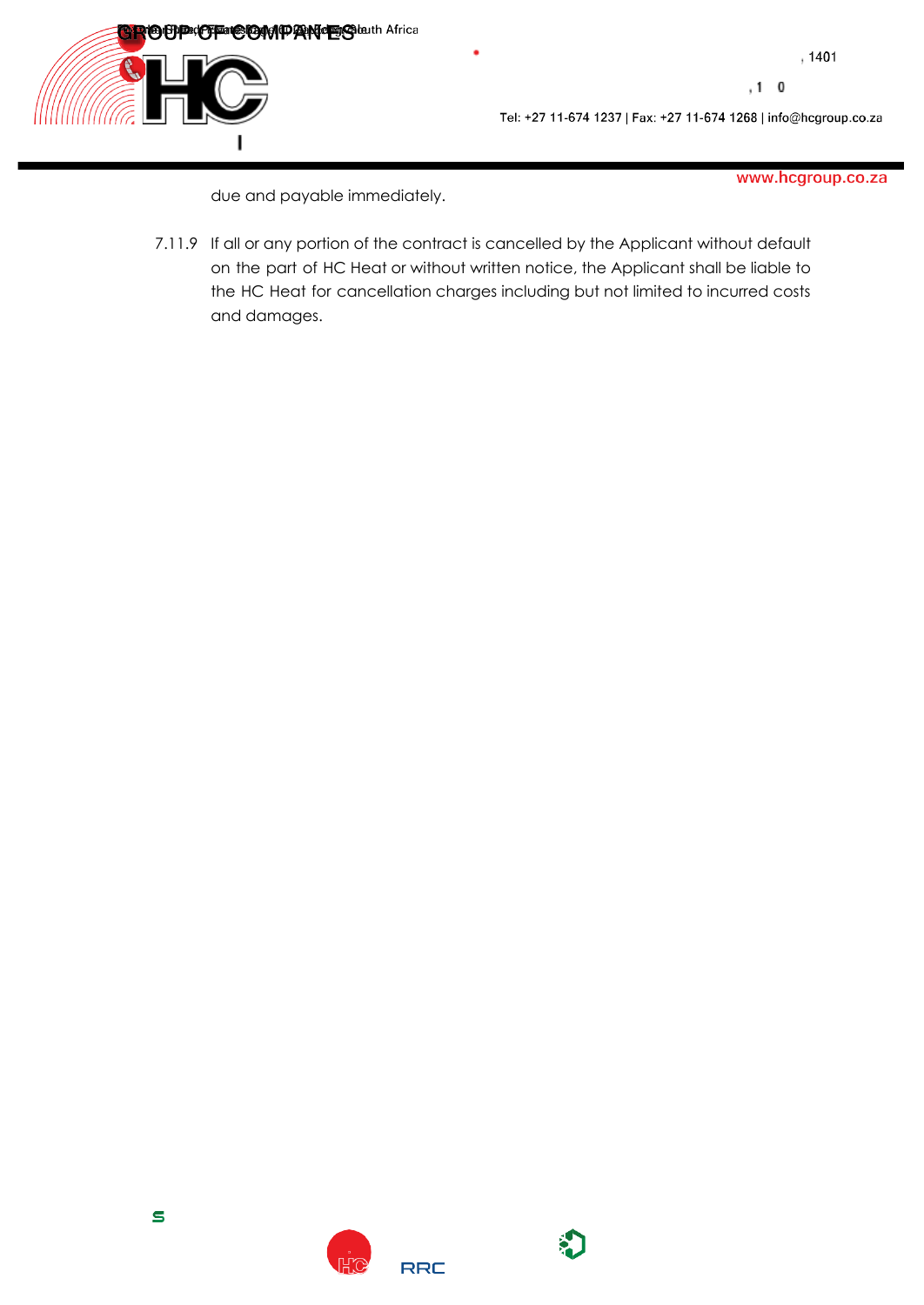

Tel: +27 11-674 1237 | Fax: +27 11-674 1268 | info@hcgroup.co.za

#### www.hcgroup.co.za

, 1401

 $.1 \quad 0$ 

7.11.10 Should HC Heat be in default the Applicant may, without limiting any of its rights, first escalate the matter to the Authorised Representative and if after 5 days remains aggrieved, deliver a notice to HC Heat providing 10 business days to rectify the breach failing which the Applicant may cancel the agreement and claim all amounts already paid.

#### 7.12 **Miscellaneous**

7.12.1 Termination

Save for circumstance of breach, this Agreement shall terminate upon notice by either Party and on condition that that all outstanding liabilities between the respective parties were settled.

### 7.12.2 FICA

As a pre-requisite to considering this application, the Applicant must submit all supporting documents as required by the Financial Intelligence Centre Act "FICA" as may be applicable to the entity and the sureties. A checklist is provided in 8 below.

#### 7.12.3 Vis Maior

HC Heat shall not be liable for any delay or any failure to perform any obligation in this Agreement due to any cause beyond its reasonable control, including, but not limited to strikes, lockouts or any other industrial action, sabotage, terror, riot, invasion, fire, explosion, storm, flood, subsidence, pandemic or other natural or physical disaster, delays by railway, impossibility of the use of railways, shipping, aircraft, motor transport or other means of public or private transport, or any act or policy of the authority local, provincial or national or other authority. Upon the occurrence of any event referred to above, the performance of such obligation shall be suspended for as long as the cause in the question continues to operate, provided always that the party affected by such cause shall promptly give notice to the other of such fact if reasonable possible.

### 7.12.4 Intellectual Property and Non-Disclosure

All drawings, plans, specifications, and data furnished by the Seller relating to the goods are confidential and shall remain the property of the Seller and shall be deemed to have been imparted by the trust to the Purchaser for the sole use of the Purchaser or person nominated by the Purchaser and approved by the Seller. Such drawings, plans, specifications, and data shall remain the exclusive property of the Seller and all intellectual property rights flowing therefore shall vest in the Seller.



**RRC** 

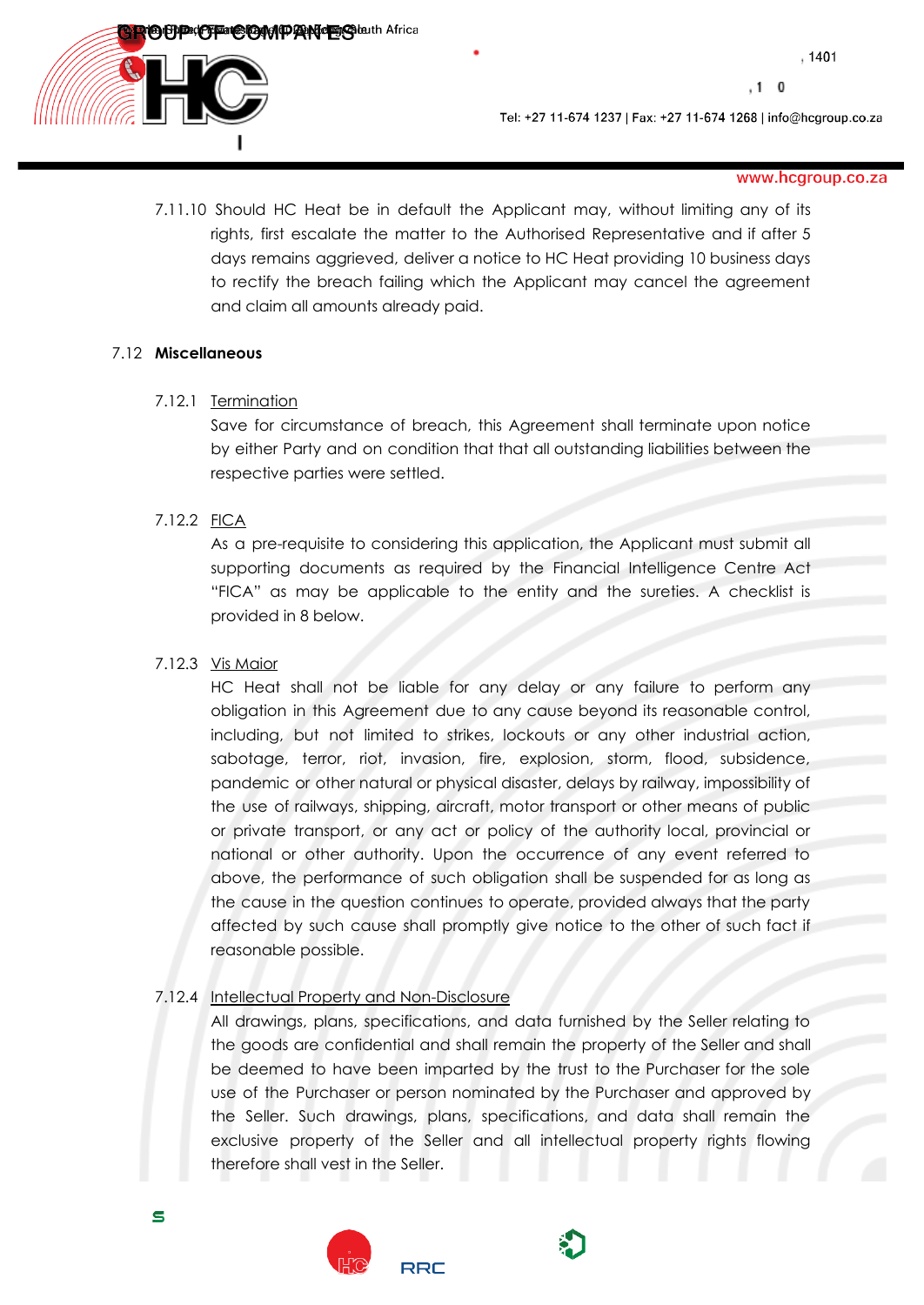

Tel: +27 11-674 1237 | Fax: +27 11-674 1268 | info@hcgroup.co.za

www.hcgroup.co.za

, 1401

 $, 1 \quad 0$ 

# 7.12.5 Indemnity in respect of infringement of intellectual property rights

If the goods ordered by the Applicant are to be manufactured to any specification or design supplied by the Applicant indemnifies HC Heat against all claims which may be made against it and all liability as a result of infringement of any intellectual property rights vesting in any third party as a result of HC Heat's compliance with the Applicant's specification or design and against all costs incurred HC Heat in defending or any proceedings as result thereof.



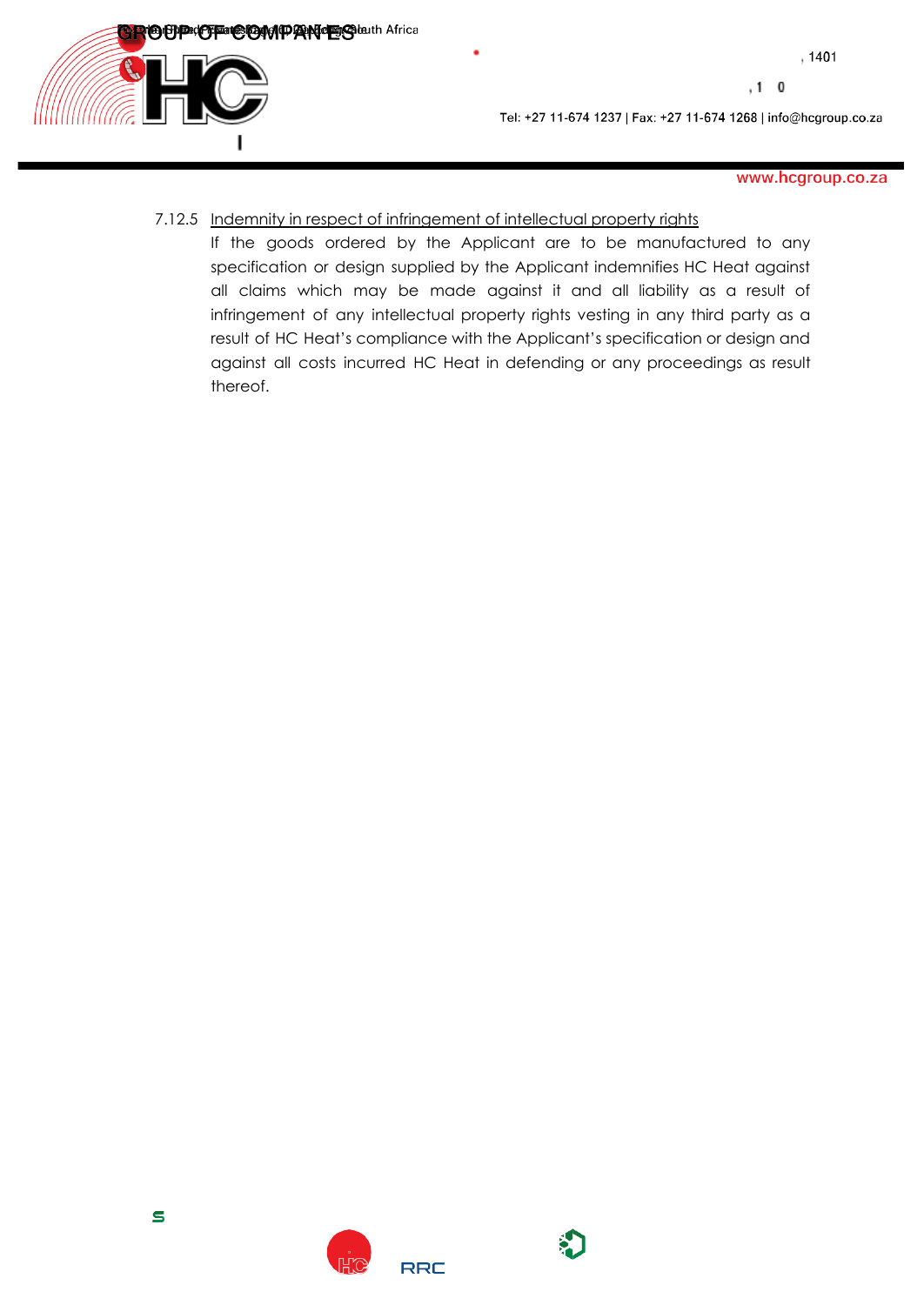

Tel: +27 11-674 1237 | Fax: +27 11-674 1268 | info@hcgroup.co.za

www.hcgroup.co.za

, 1401

 $.1 \quad 0$ 

- 7.12.6 Risk in the goods shall pass to the Applicant upon delivery thereof by HC Heat.
- 7.12.7 Insurance

In circumstance where HC Heat effects delivery other than at its premises the goods shall be insured in transit by HC Heat, against any loss or damage thereto. After delivery and until ownership passes, the Applicant shall, at its own expense, adequately insure and keep the goods adequately insured. The Applicant hereby cedes all rights in terms of any insurance policy effected in terms thereof to HC Heat.

### 7.12.8 Arbitration

In the event of a dispute other than payment terms arising between the Parties in respect of any matter provided for in, or arising out of, this Agreement may agree to refer the dispute for arbitration. Any arbitration arising out of this shall be referred by to the Arbitration Forum of South Africa and shall be conducted in accordance with the standard terms and conditions and summary procedure rules then applicable in that forum, such arbitration to take place at a duly designated location within Gauteng.

### 7.12.9 Applicable Law

The validity of this Agreement, its interpretations, the respective rights and obligations of the parties and all other matters arising in any way out of the contract or its performance, expiration or premature termination for any reason shall be determined in accordance with the laws of the Republic of South Africa.

7.12.10 Interpretation, for avoidance of doubt, in these conditions, the headings have been inserted for convenience only and shall not be used for nor assist or affect its interpretation. Unless the context requires otherwise words importing any one gender shall include the other genders, the singular shall include the plural and vice versa;

any reference to natural persons shall include legal persons and vice versa and consent means written consent.

7.13 **Special Conditions** (if applicable) and strictly in terms of 3 above

**RRC** 

shall be

 $\mathbf{s}$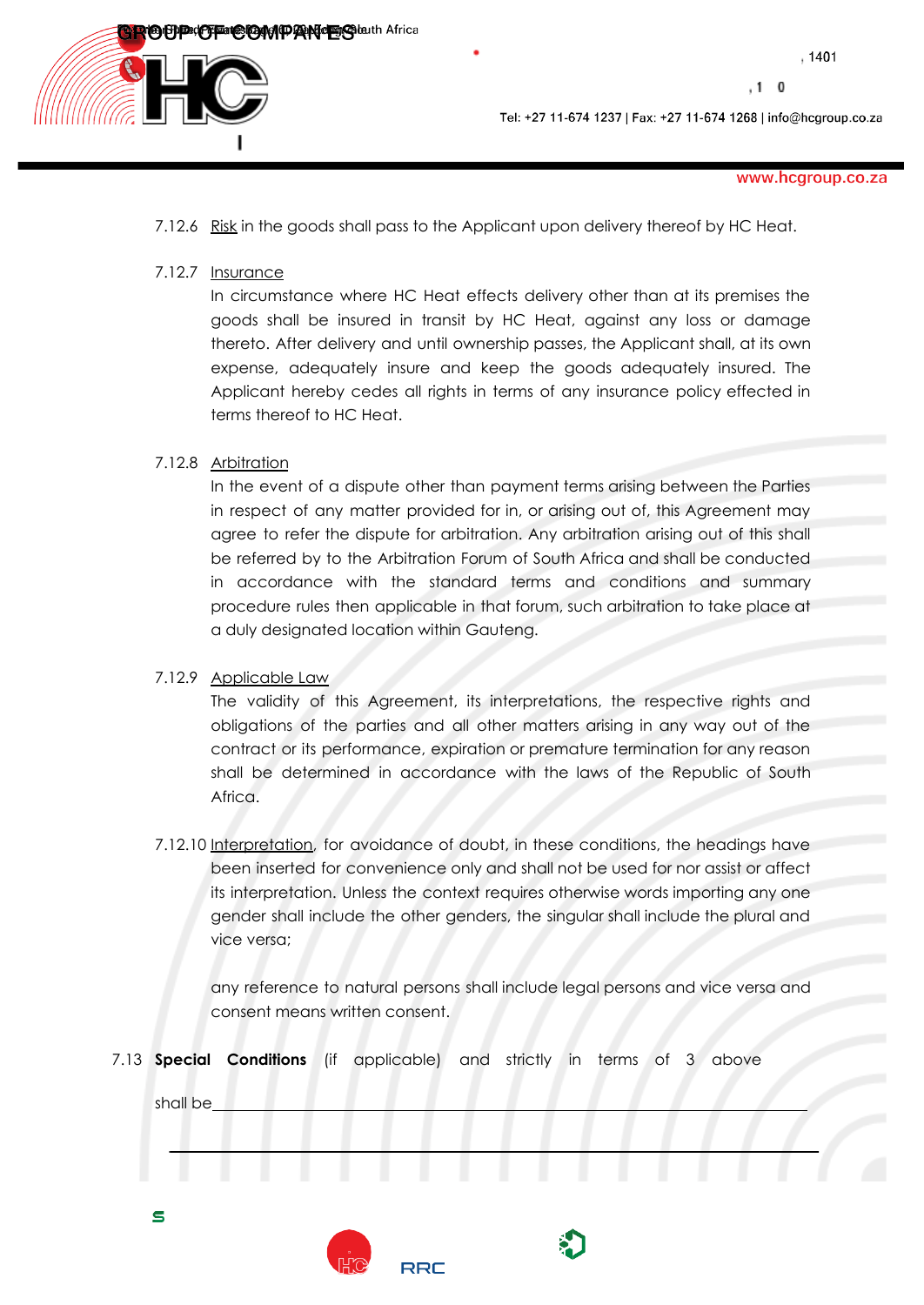

Tel: +27 11-674 1237 | Fax: +27 11-674 1268 | info@hcgroup.co.za

٠

www.hcgroup.co.za

, 1401



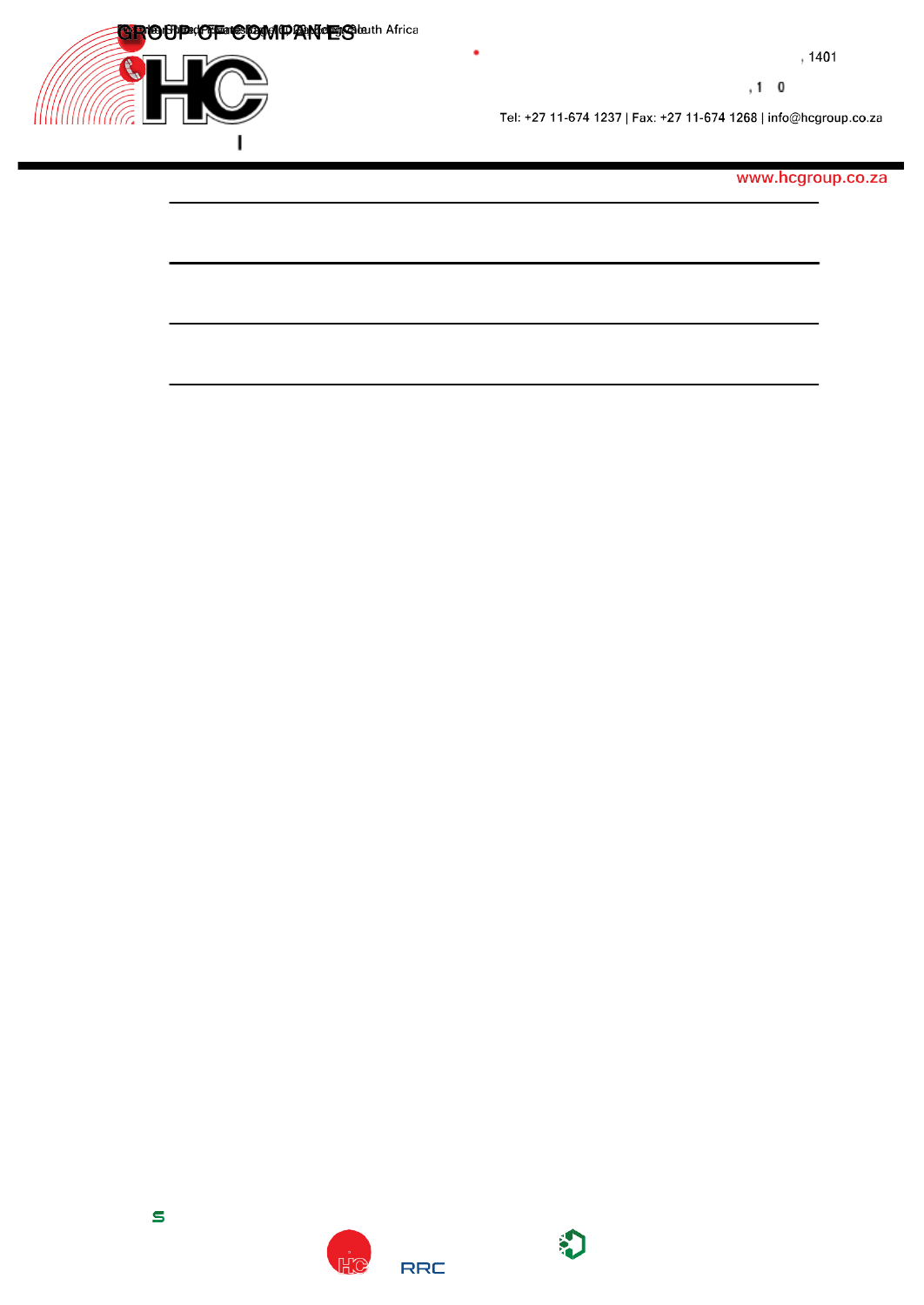

# Tel: +27 11-674 1237 | Fax: +27 11-674 1268 | info@hcgroup.co.za

www.hcgroup.co.za

# **8. FICA Requirements**

# **In the case of Natural Persons**

# **8.1 South African Citizens and Residents Identification and verification**

- Green barcoded identity document
- South African driver's licence; or
- South African passport

### **Proof of Residence**

- a utility bill reflecting the name and residential address of the person;
- a bank statement from a registered Bank reflecting the name and residential address of the person
- a recent lease or rental agreement reflecting the name and residential address of the person;
- municipal rates and taxes invoice reflecting the name and residential address of the person;
- mortgage statement reflecting the name and residential address of the person;
- telephone or cellular account reflecting the name and residential address of the person;
- valid television licence reflecting the name and residential address of the person;
- recent long-term or short-term insurance policy document issued by an insurance company and reflecting the name and residential address of the person;
- recent motor vehicle license documentation reflecting the name and residential address of the person; or
- a statement of account issued by a retail store that reflects the residential address of the person.

# 8.2 **Foreign Nationals**

### **Identification and verification**

In addition to a person's identity document a letter of confirmation from a person in authority (for example, from the relevant embassy) which confirms authenticity of

**RRC** 

 $\mathbf{s}$ 

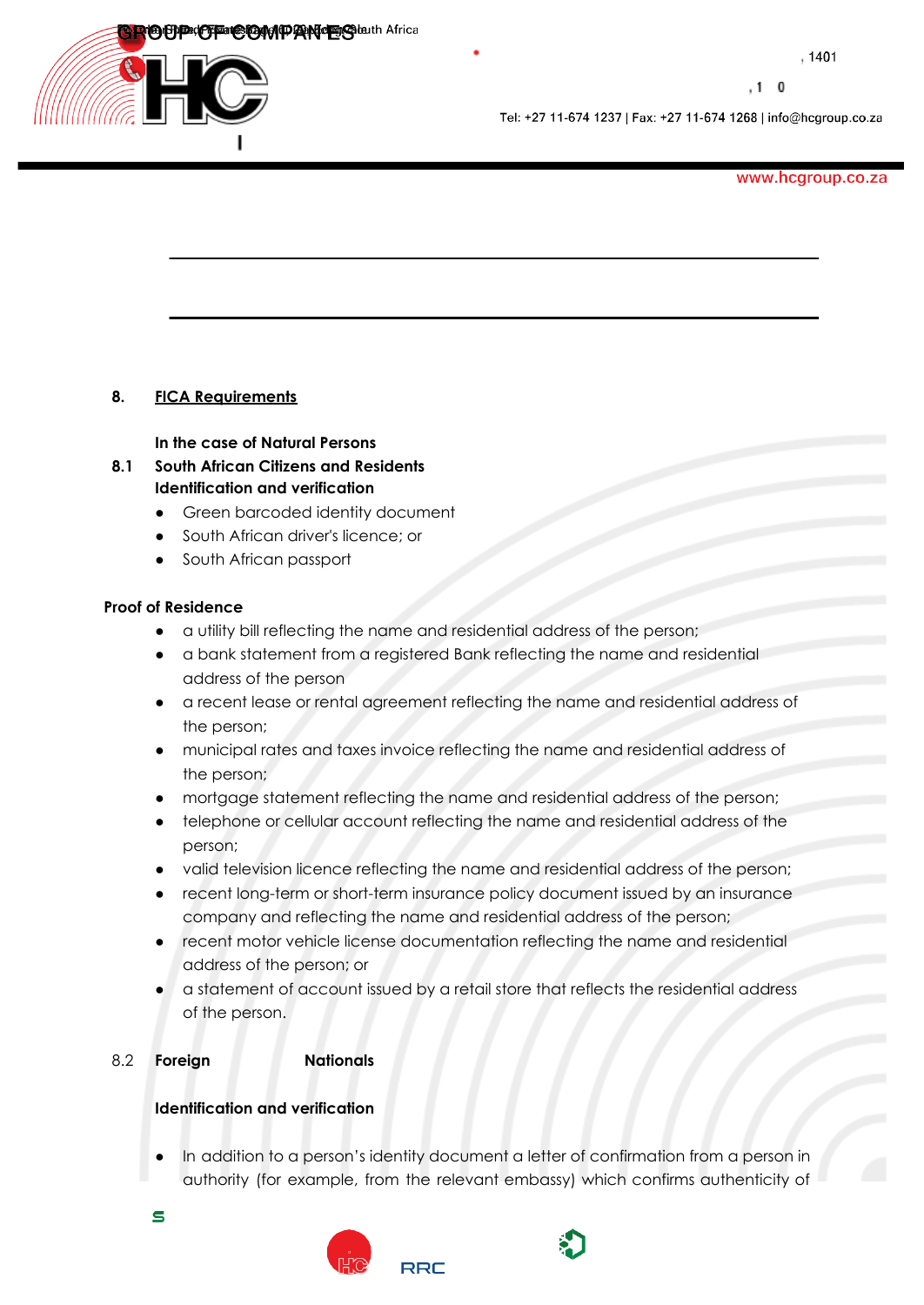

that person's identity document (passport) shall be required.

**Proof of Residence** shall be required similar to 8.1.



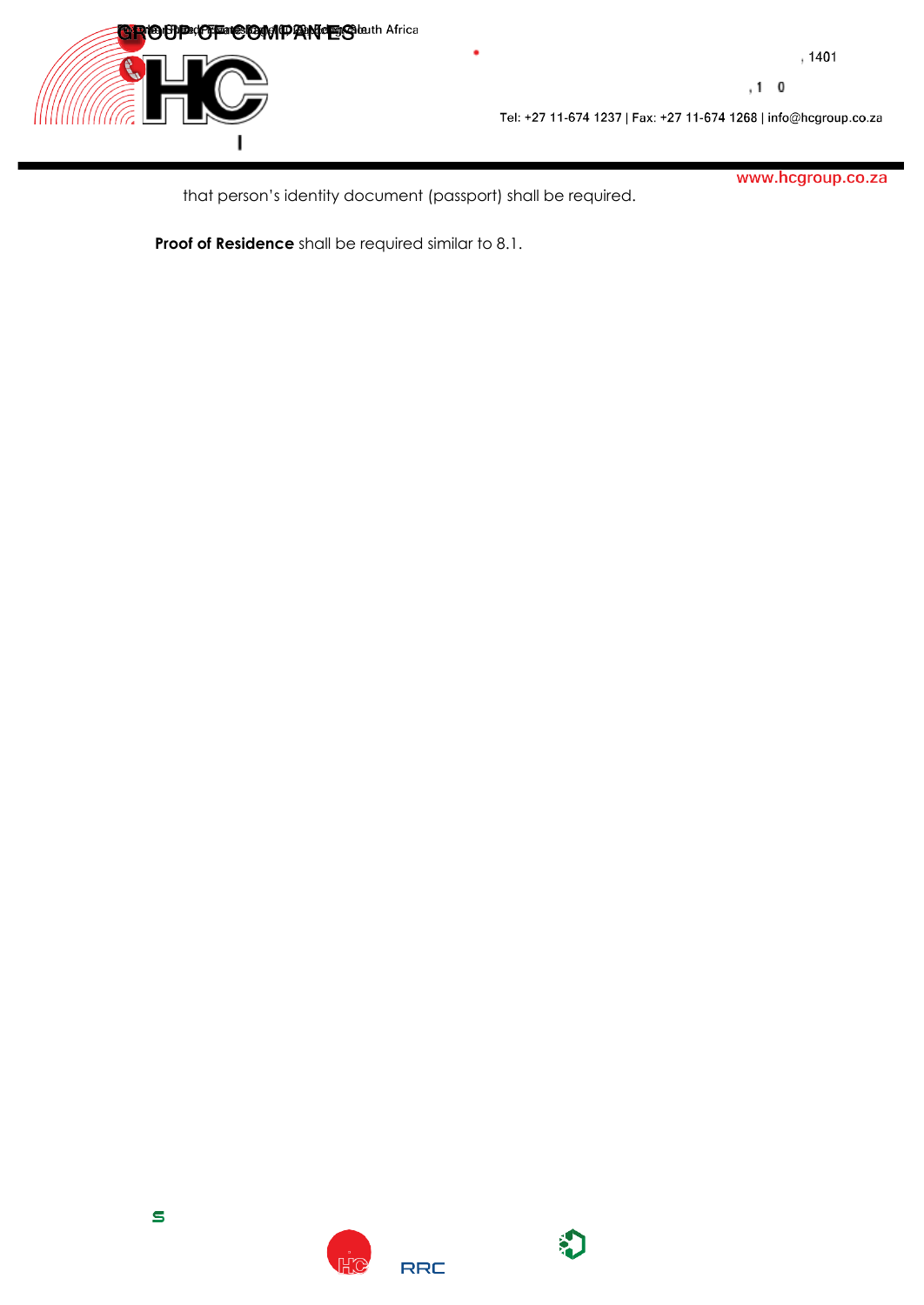

Tel: +27 11-674 1237 | Fax: +27 11-674 1268 | info@hcgroup.co.za

www.hcgroup.co.za

, 1401

 $.1 \quad 0$ 

### 8.3 **Legal Entities**

# 8.3.1 Private Companies & Closed Corporations

- Company statutory documents Certificate of Registration,
- Memorandum of Incorporation,
- Certificate of Name Change (if applicable) and signed by a director of the company;
- Proof of physical operating address, e.g., invoice, rates bill etc;
- Letter from the Auditors confirming shareholding;
- SARS issued document confirming Income Tax and VAT registration number.
- Directors' resolution appointing the authorised representative of the Company;
- Certified copy of the ID document of the authorised representative;
- Certified proof of residential address of the authorised person;

**In respect of any individual or entity holding 25% or more in the Company then Certified copy of their ID and proof of residence** and, if an entity all documents for that entity similar to 8.3.1 above.

- 8.3.2 **Identification and Verification of Subsidiaries of Listed Companies** Companies listed on the stock exchange are exempted. This Exemption does not apply to subsidiaries, whether wholly owned or not, of listed companies.
- 8.3.3 Identification and verification of pension and provident funds, the authorized representative must provide the following:
	- the name of the pension or provident fund;
	- the address of the legal entity establishing the fund;
	- the full names, date of birth and identity number or passport of the trustees
	- number of the trustees or any other persons appointed to act on behalf of the pension and provident fund or who purports to establish a business relationship or to enter into this Agreement on behalf of the pension and
	- provident fund; and
	- the residential address of the trustees or any other persons appointed to act on behalf of the pension and provident fund or who purports to establish a business relationship
- 8.4 **Identification and verification of "off the shelf" companies** shall be required in the same way they would identify and verify any other company.

### 8.5 **Partnerships**

 $\mathbf{s}$ 



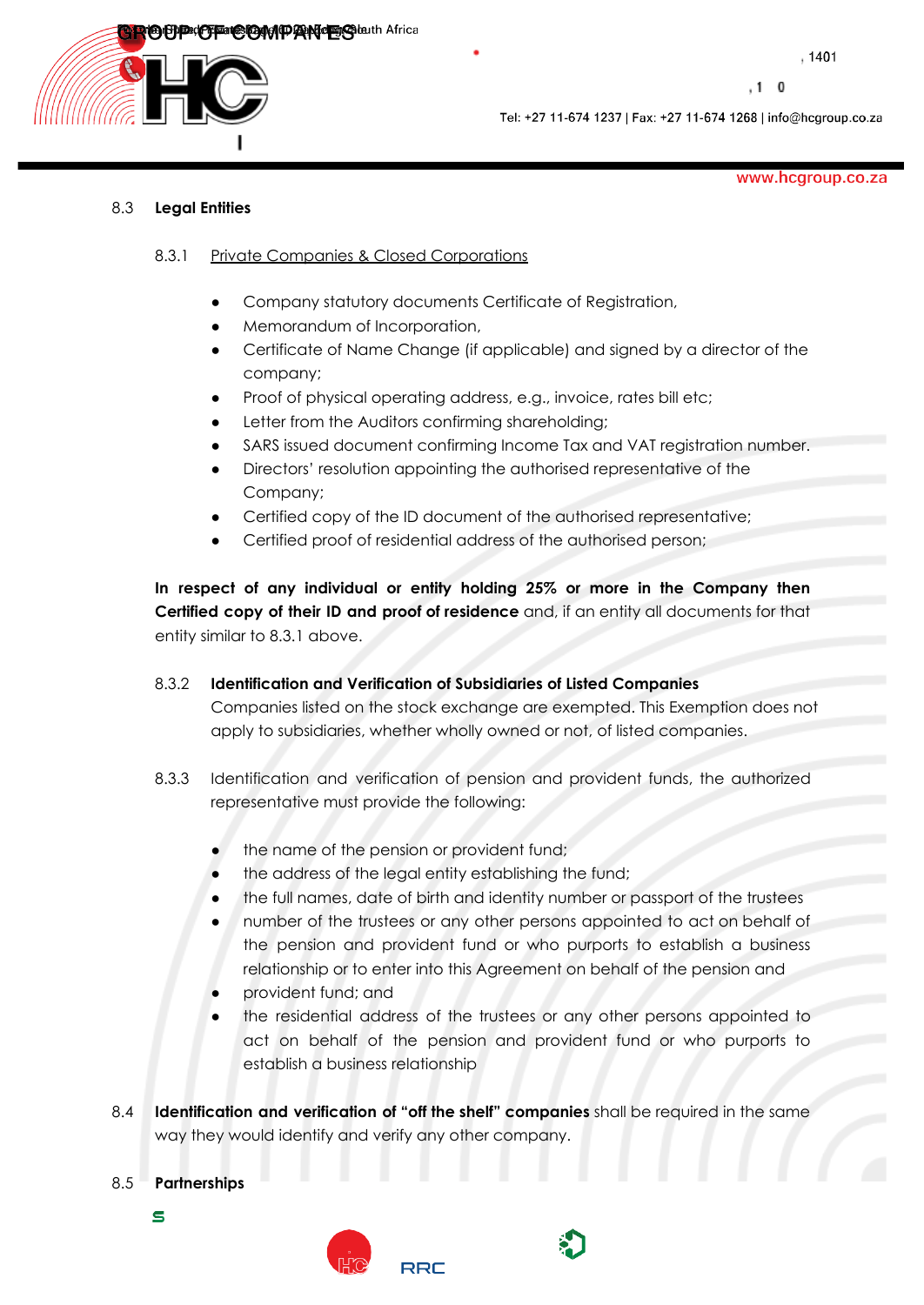

www.hcgroup.co.za All partners in a partnership shall be identified and verified similar to natural persons in 8.1 a b o v e.